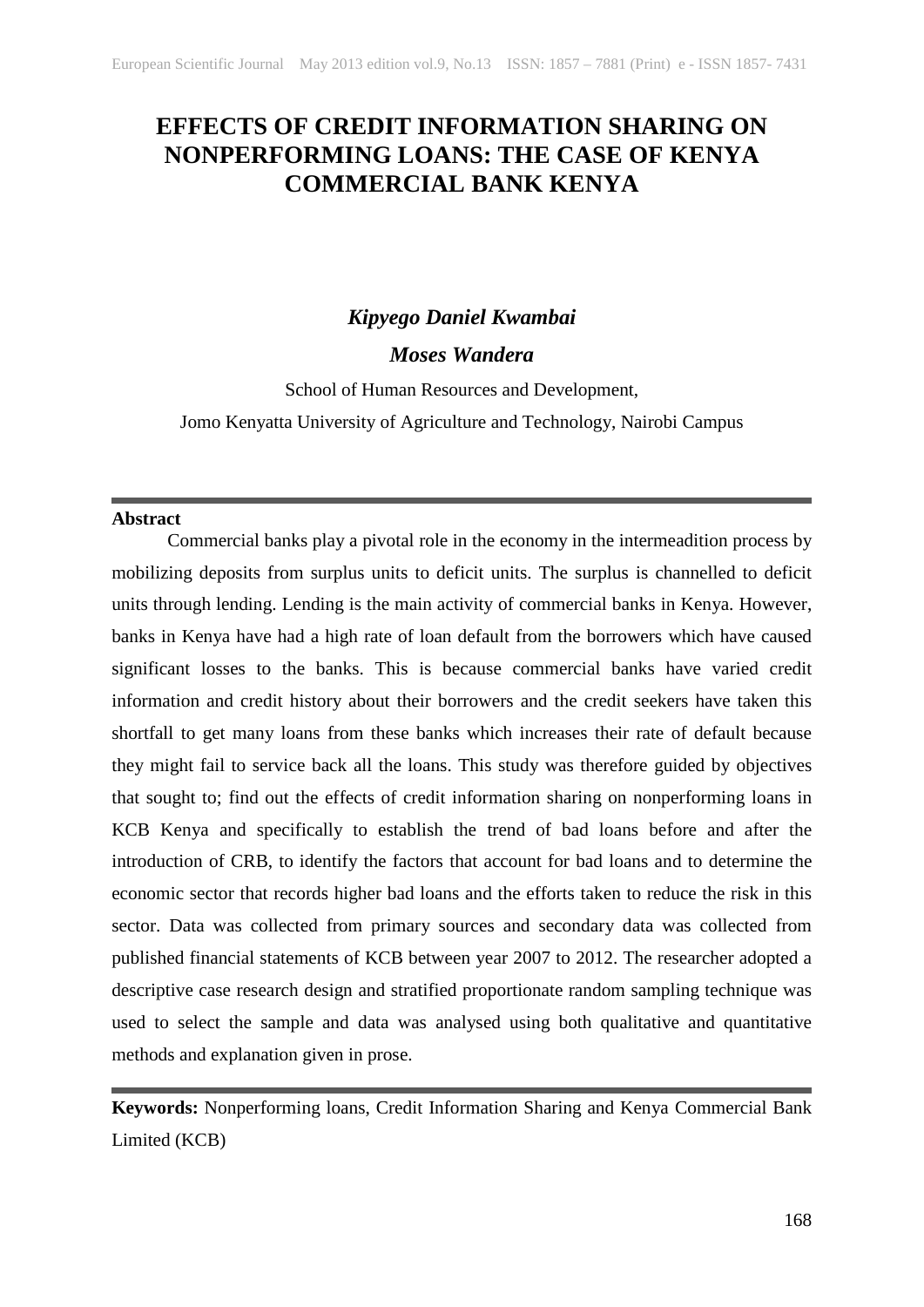#### **Introduction**

## **Background of the Study**

Commercial banks play a pivotal role in the economy in the intermediation process by mobilizing deposits from surplus units to deficit units. The surplus is channelled to deficit units through lending. Lending is one of the main activities of commercial banks and any other financial institutions in Kenya. This is evident by the size of loans that form banks assets and the annual substantial increase in the amount of credit granted to borrowers in the country. Loan portfolio is naturally the largest asset and the largest source of income for banks. In view of the significant contribution of loans to the financial health of banks through interest income generated, these assets are considered the most important assets of banks.

| Year | <b>Total Assets (000)</b> | Total loans (000) | Percentage % |
|------|---------------------------|-------------------|--------------|
| 2007 | 112,210,660               | 56,477,448        | 50.33        |
| 2008 | 174,711,564               | 79,343,099        | 45.41        |
| 2009 | 172,384,128               | 96,557,588        | 56.01        |
| 2010 | 223,024,556               | 137, 344, 568     | 61.58        |
| 2011 | 282,493,553               | 179,843,967       | 63.66        |
| 2012 | 304,112,307               | 187,022,664       | 61.50        |

**Table** Loan portfolios compared to total assets of the bank (KCB) (Source Audited Financials of KCB year 2007, 2008, 2009, 2010, 2011 and 2012)

As a result of commercial banks and financial institutions business, they expose themselves to the risks of default from loan borrowers. Quality credit risk assessment and risk management and creation of adequate provisions for bad and doubtful debts can reduce the banks credit risk. When the level of nonperforming assets is high, the assets provisions made are not adequate protection against default risk. Banks in Kenya have been lending funds to serial defaulters, this is as a result of banks having different credit information regarding the borrowers and these borrowers have exploited the information asymmetry to borrow several loans from the Kenyan banks and defaulting in the long run thus increasing the level of nonperforming assets (NPAs) in the banking sector in Kenya. Due to information asymmetry, the Central Bank of Kenya and Kenya Bankers Association came together to initial Credit Information Sharing in the Kenya to cap the loop hole exploited by the serial defaulters. Credit Information Sharing is a process where banks and other lenders submit information about their borrowers to a credit reference bureau so that it can be shared with other credit providers. According to bank supervision annual report CBK, 2009 it enables the banks to know how borrowers have been repaying their loans. Credit Information Sharing enables the banks get access a Credit Report. A Credit Report is a report generated by the Credit Reference Bureau (CRB), the Credit Report contains detailed information on a borrower's credit history, the borrower's identity, credit facilities, bankruptcy and late payments of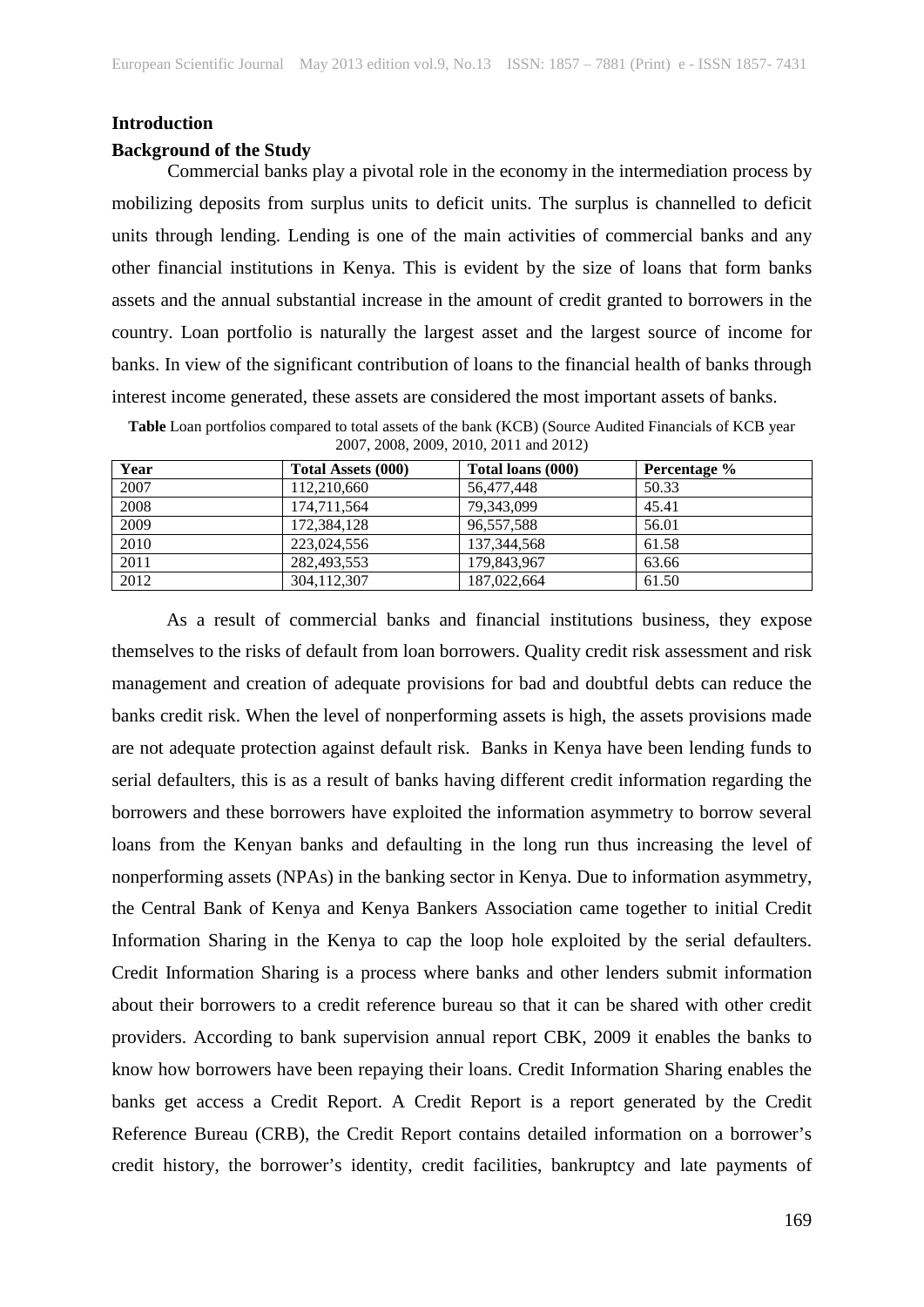previous obligations and latest checks made by other prospective lenders. It can be obtained by any prospective lender, when they have a valid reason to access the report as stipulated in Kenyan banking law, to determine the borrower's creditworthiness.

The economic growth of a country and the development of banking are correlated. The banking sector is an indispensable financial service sector supporting development plans through channelizing funds for fruitful purpose, mobilizing and controlling flow of funds from surplus to deficit units and supporting financial and economic policies of government. The success of banking is assessed based on profit and quality of assets it possesses. Even though bank serves social objective through its priority sector lending, mass branch networks and employment of many people, maintaining quality asset book and continuous profit making is important for banks continuous growth. A major threat to banking business is nonperforming assets. NPA represent bad loans, the borrowers of which failed to satisfy their repayment obligations. Michael et al (2006) emphasized that NPA in loan portfolio affect operational efficiency which in turn affects the profits of the bank, liquidity position and solvency position of banks. Batra, S (2003) noted that NPA also affect the psychology of bankers in respect of their disposition of funds towards credit delivery and credit allocation.

The high level of non-performing loans in the banking industry has been a hindrance to economic stability. According to CBK bank supervision annual report (April 2009), the stock of NPLs expanded by 7.8% to Ksh 64.9 billion by March 31st, 2009 from Ksh 58.3 billion in 2008. In the year 2006, the NPLS were Kshs. 56.4 billion from Kshs. 68.6 billion in 2005. (Bank Supervision Annual Report 2006) In 2003 and 2004, the average nonperforming loan to total loans for the industry was 25% and 24% respectively (Market Intelligence 2004). NPLs in Kenya stood at Kshs. 107.4 billion at the end of 2001. This represented 38% of total loan of Kshs. 281.7 billion in the banking sector. (Oloo, 2003). When loans become non-performing, banks liquidity and its earnings are adversely affected. This can be compared with levels of NPLs in other countries.

According to bank supervision report CBK (2001), comparing the ratio of nonperforming loans in Kenya of 33% to similar African economies as at the end of 2000, the ratio is much lower in these countries. For example in Zimbabwe it was (24%), Nigeria it was (11%) and South Africa it was (3%) which was the lowest among these African economies.According to (Kalani and Waweru, 2009), Kenya has experienced banking problems since 1986 culminating in major bank failures (37 failed banks as at 1998) following the crises of; 1986 - 1989, 1993/1994 and 1998, the crises were mainly attributed to NPLs. According to Mullei (2003), Daima bank was placed under statutory management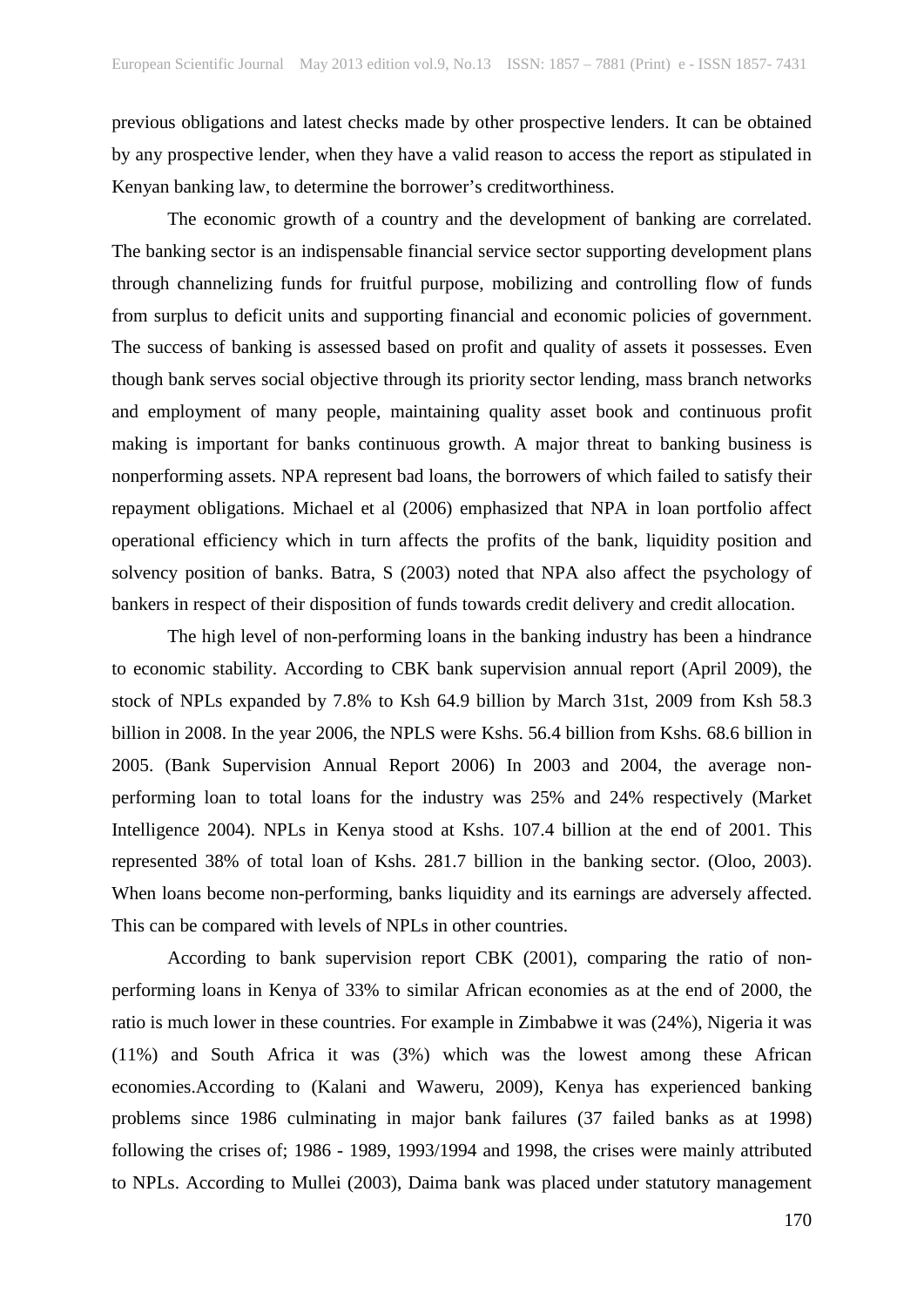for failing to meet the minimum core capitalization threshold as well as poor management of loan portfolios. As a result of the banking failures in Kenya and to find a way forward to prevent further failures, the Credit Information Sharing mechanism was launched in Kenya following the legislation and gazette of the Credit Bureau Regulations on 11th July 2007. The Credit Bureau Regulations were issued following the amendment to the Banking Act passed in 2006 that made it mandatory for the Deposit Protection Fund and institutions licensed under the Banking Act to share information on nonperforming loans through credit reference bureaus licensed by the Central Bank of Kenya. This was the result of many years of negotiations and agreement between Kenya Bankers Association, Central Bank of Kenya, the Ministry of Finance and the office of the Attorney General aimed at finding way forward to the challenges facing the lending environment in Kenya and especially the banking sector. (Bank supervision annual report CBK, 2007).

#### **Problem Statement**

Lending is the main business of financial institutions and loans is naturally the main asset and the major source of revenue for banks. Despite the huge income created from lending, available literature shows that huge shares of banks loans regularly go bad and therefore affect the financial performance of these institutions. The issue of bad loans can fuel banking crisis and result in the collapse of some of these institutions with their attendant repercussions on the economy as a whole. Kane and Rice (2001) stated that at the peak of the financial crisis in Benin, 80% of total bank loans portfolio which was about 17% of GDP was nonperforming in the late twentieth century. Certainly bad loans can lead to the collapse of banks which have huge balances of these nonperforming loans if measures are not taken to minimize the problem. Many borrowers that are potentially good credit risk fail to get funding because the lenders cannot objectively establish their credit history due to the underlying challenge of information asymmetry. Also, some bad loan borrowers, who know that banks operate in isolation, have exploited the information asymmetry to create multiple bad debts in the banking industry in Kenya. The operation nature of these loan serial defaulters have distorted the lending business in the credit market, adversely affecting bank performance, threatening banking sector stability and curtaining growth of the credit to the private sector due to the high interest charged on facilities to compensate on the credit risk. Therefore, this upsurge of nonperforming loans has caused a spiral effect on the interest charged to all borrowers across the market. In addition, the fear of lending to bad debtors has led to the tendency by banks to scramble for less risky lending in the form of government securities such as treasury bills and treasury bonds.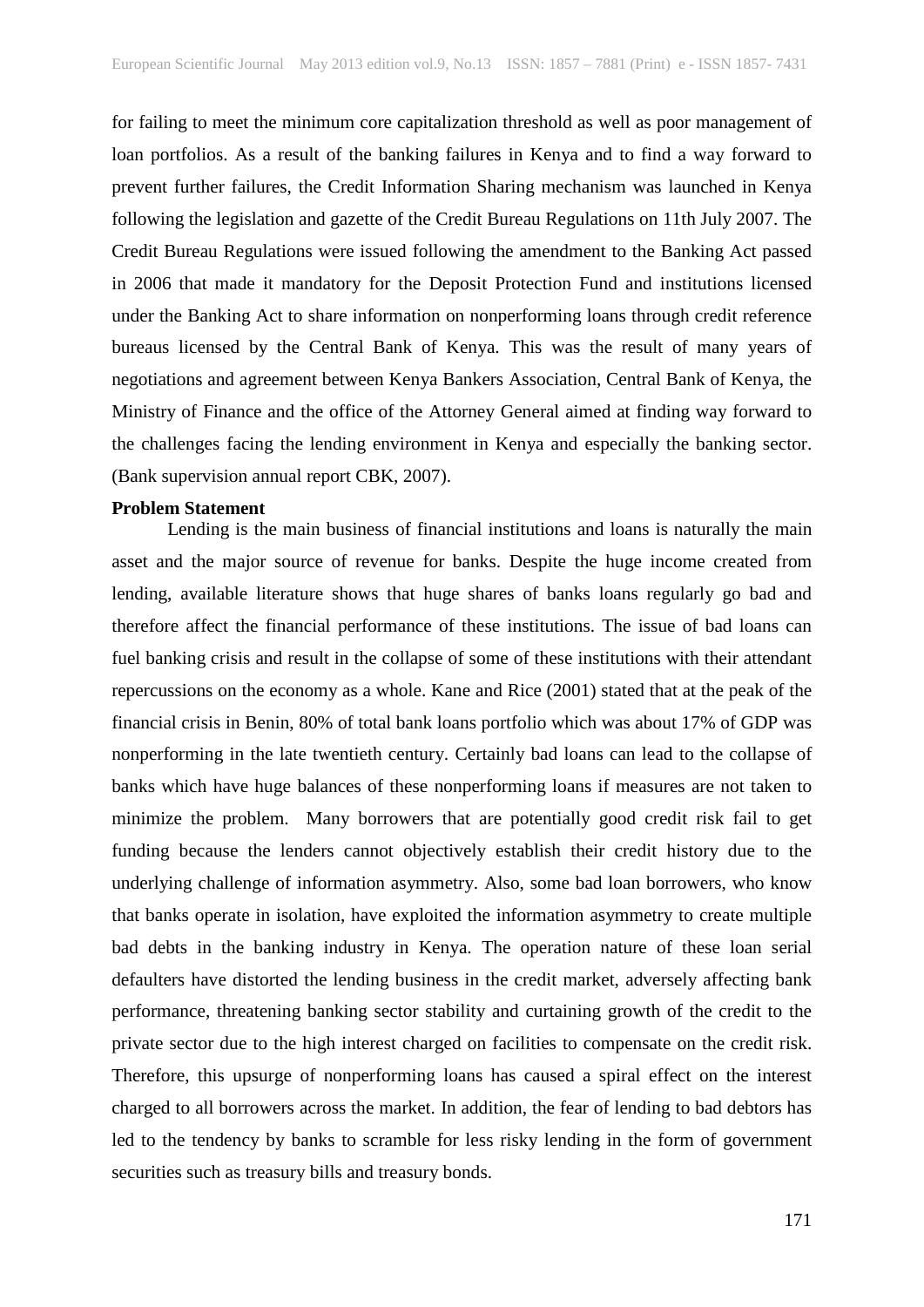## **Research Objectives**

The general objective of the research was to establish the effects of credit information sharing on nonperforming loans of Kenya Commercial Bank Limited. The research had the following specific research objectives;

- 1. To establish the trend of bad loans, before and after the introduction of CRB.
- 2. To identify the factors that account for bad loans.
- 3. To determine the economic sector that records higher bad loans and the efforts taken to reduce the risk in this sector in KCB.

## **Research Questions**

The research was guided by the following research questions;

- 1. What was the trend of nonperforming loans before the introduction of CRB?
- 2. What factors account for nonperforming loans in Kenya Commercial Bank limited?
- 3. Which of the economic sectors are affected by higher nonperforming loans and what efforts are being taken to reduce the risk in this sector in KCB?

# **Literature review**

# **Theoretical Framework**

The theory of asymmetric information indicates that it may be complex to distinguish between good and bad borrowers (Auronen, 2003) in Richard (2011), which may result into adverse selection and moral hazards problems. The theory expounds that in the market, the person that possesses more information on a particular item to be transacted (in this case the borrower) is in a position to negotiate optimal terms for the transaction than the other party (in this case, the lender) (Auronen, 2003) in Richard (2011). The party that knows less about the same specific item to be transacted is therefore in a position of making either right or wrong decision concerning the transaction. Adverse selection and moral hazards have led to significant accumulation of nonperforming loans in banks (Bester, 1994; Bofondi and Gobbi, 2003).

# **Adverse Selection Theory**

Pagano and Jappelli (1993) show that information sharing reduces adverse selection by improving banks information on credit applicants. In their mode of doing business, each banking institution has private information about local credit applicants, but has no information about foreign applicants. If banks exchange information about their clients' credit worth, they can assess also the quality of foreign credit applicants and lend to them as carefully as they lend to local customers. By reducing information asymmetry between lenders and borrowers, credit registries allow loans to be extended to safe borrowers who had previously been priced out of the market, resulting in higher aggregate lending. The impact of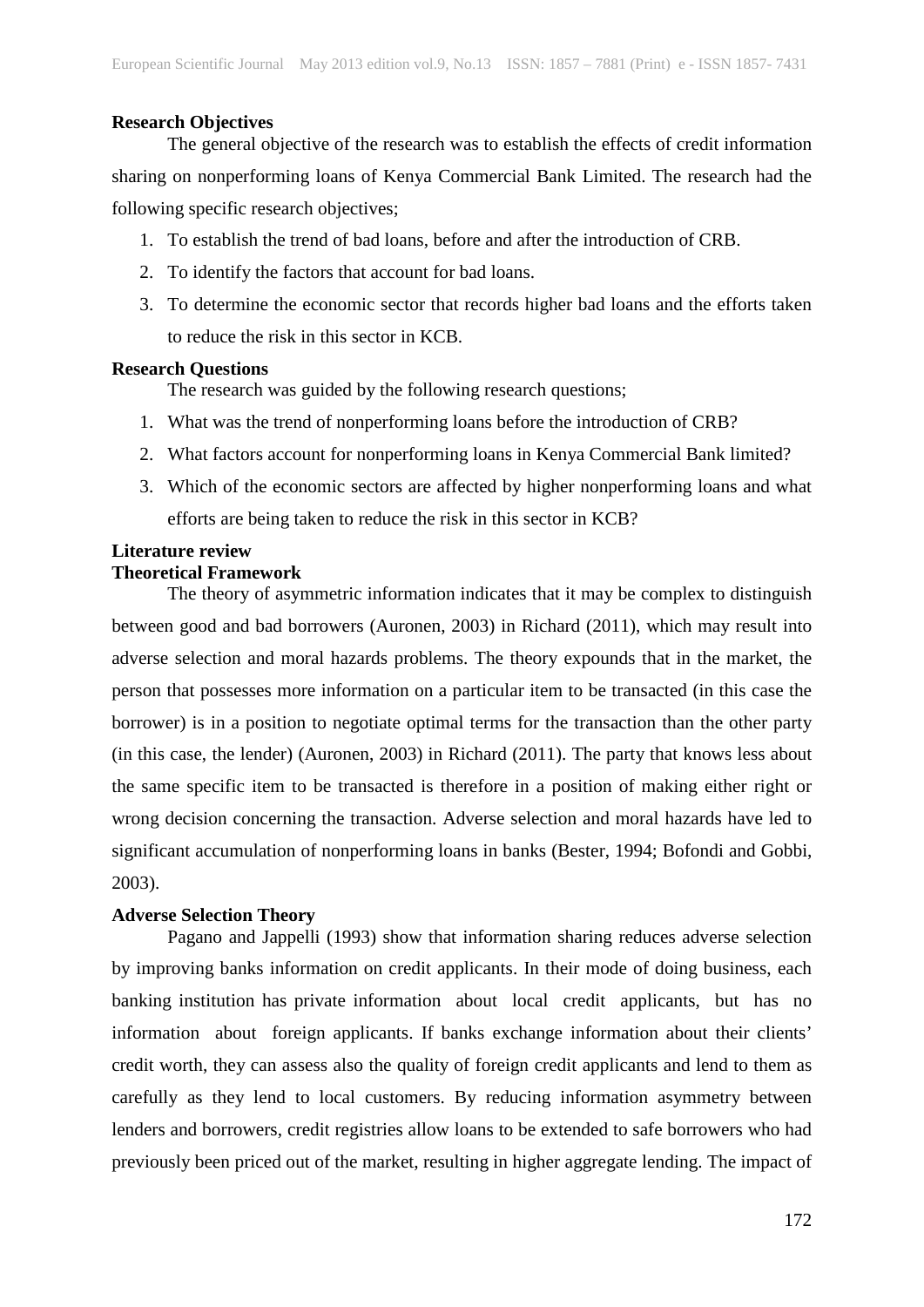information sharing on aggregate lending in this model is vague. When banks exchange credit information about borrowers' kinds, the increase in lending to good credit borrowers may fail to compensate for an eventual reduction in lending to risky types. The Adverse selection problem signals that when lenders cannot distinguish good from wicked borrowers, all borrowers are charged an normal interest rate that reflects their pooled experience. If this rate is higher than worthy borrowers deserve, it will push some good borrowers out of the borrowing market, forcing in turn to banks charging even higher rates to the remaining borrowers. Through sharing of the credit information, the lender is able to distinguish bad borrowers from good borrowers in the market. Better access to information helps lenders measure borrower risk more accurately and to set loan terms and conditions accordingly. Good borrowers with low risk would be given more attractive prices, stimulating credit demand, and fewer higher-risk borrowers would be rationed out of the market because of lenders inability to offer these borrowers accommodating rates (Barron and Staten, 2008). Padilla and Pagano (2000), show that if banks exchange credit information on defaults, borrowers are encouraged to apply more energy in their projects. In both models nonpayment is a sign of bad quality for outside banks and carries the penalty of higher interest rates, or no future access to credit facility.

#### **Moral Hazard Theory**

The moral hazard problem implies that a borrower has the incentive to default unless there are consequences for his future applications for credit. This result from the difficulty lenders have in assessing the level of wealth borrowers will have accumulated by the date on which the debt must be repaid, and not at the moment of application. If lenders cannot assess the borrowers wealth, the latter will be tempted to default on the borrowing. Forestalling this, lenders will increase rates, leading eventually to the breakdown of the market Alary and Goller (2001)

## **Conceptual Framework**

A conceptual framework is a basic structure that consists of certain abstract blocks which represent the observational, the experiential and the analytical/ synthetically aspects of a process or system being conceived. The interconnection of these blocks completes the framework for certain expected outcomes.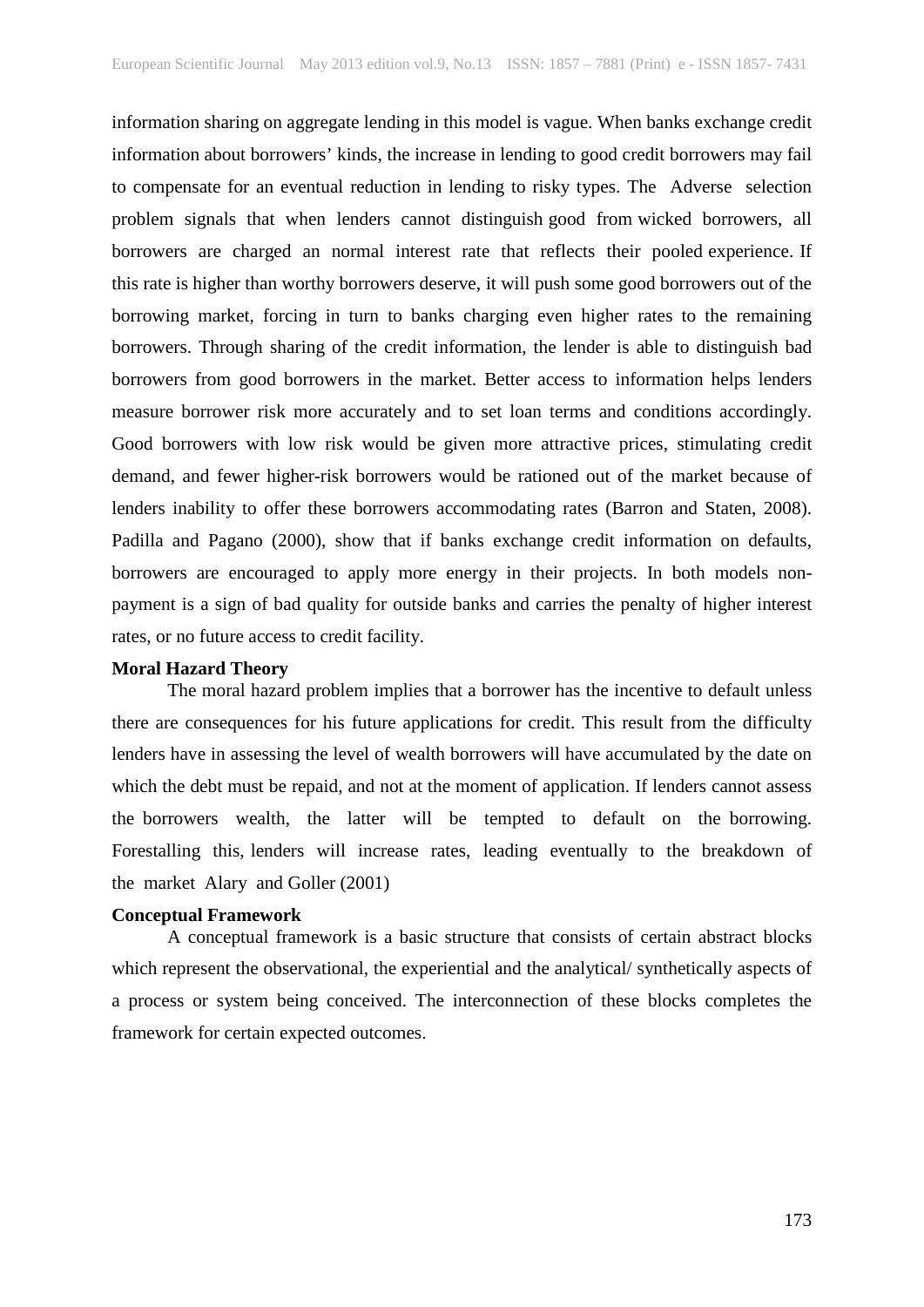

**Figure: Conceptual Framework (**Source: Author, 2013)

# **Information Asymmetry**

The Kenyan banking sector was in the 80's and 90's weighed down with a momentous nonperforming assets portfolio. This habitually led to the end of certain banks. One of the promoters in this situation was serial defaulters, who borrowed from a range of banks with no purpose of repaying the loans. Certainly these defaulters thrived in the "information asymmetry" environment that prevailed due to lack of a credit information sharing mechanism. Information asymmetry refers to a situation where business owners or managers know more about the scenario, for and risk facing, their business than do lenders. Information asymmetry describes the condition in which relevant information is not known to all parties involved in an undertaking (Ekumah and Essel, 2003).It has been used extensively to explain a diversity of concept, including those in different market condition (Misukin, 1991).

According to Prof. Njuguna Ndung'u, governor Central Bank of Kenya during annual address in year 2008, noted that the realization of credit information sharing in the banking sector will not only bring good news to the banks and the banking sector but also to the borrowers and the economy as a whole. This national success stands to significantly benefit the economy and is bound to stir changes in the way credit is managed in the industry in the sense that lenders will be in a position to access comprehensive credit data and will be able to price risk accordingly for both good and bad borrowers hence reducing their bad debt portfolios.

#### **Interest rates**

Interest rate is the price a borrower pays for the use of money they borrow from a lender/financial institutions or fee paid on borrowed assets, Crowley (2007). Interest can be thought of as "rent of money". Interest rates are fundamental to a 'capitalist society' and are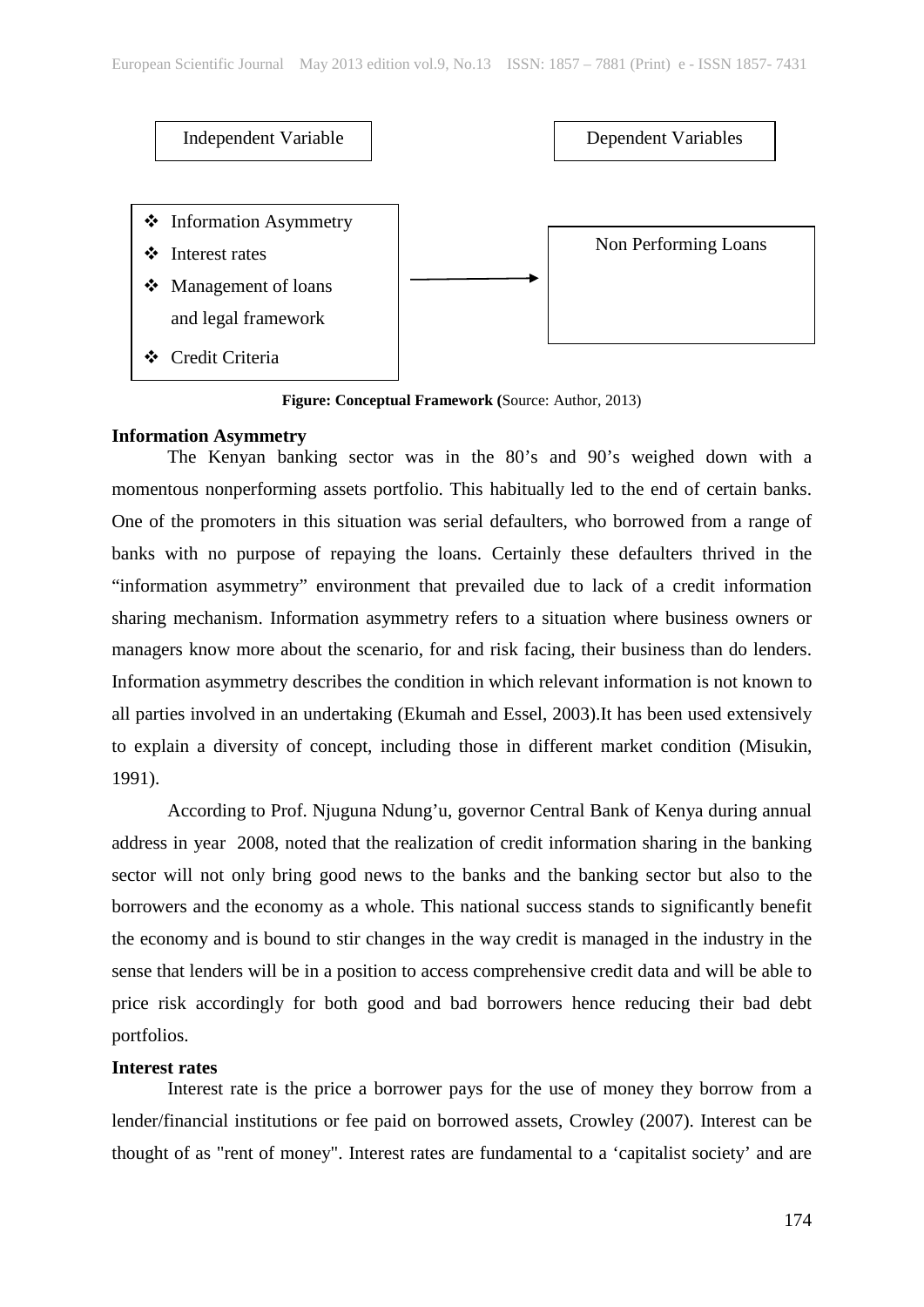normally expressed as a percentage rate over one year. Interest rate as a price of money indicates market information concerning probable change in the purchasing power of money or future inflation (Ngugi, 2001). Financial institutions facilitate mobilization of savings, diversification and pooling of risks and allocation of resources (Collins NJ, et al, 2011). However, since the receipts for deposits and loans are not harmonized, intermediaries like banks incur certain costs (Ngugi, 2001). They charge a price for the intermediation services offered under uncertainty and set the interest rate levels for deposits and loans. The disparity between the gross costs of borrowing and the net return on lending defines the intermediary costs which include information costs, transaction costs, administration, default costs and operational costs (Rhyne, 2002). Interest rate spread is well-defined by market microstructure characteristics of the banking sector and the policy environment (Ngugi, 2001).

Independent studies (Chand, 2002 and Asian Development Bank, 2001), have listed the several reasons for high interest rate spread. These are lack of sufficient competition, diseconomies of scale due to small size of markets, high operating and fixed costs, high transportation cost of funds due to expensive telecommunications, existence of regulatory controls and perceived market risks. They further state that the factors mentioned above lead to high intermediation costs, which cause high spread. These studies have recognized one of the most understandable costs, which is associated with the capacity to enforce debt contracts. Small borrowers with no fixed assets rights have no guarantee to offer. As such, they are perceived as borrowers with high risk. Because of high transaction costs involved such borrowers are charged punitive rates of interest. Further, Chand (2002) singles out issues of governance. The latter encompasses maintenance of law and order and provision of basic transport and communications, all imposing on security, a lack of which has been found to be a cause for high transaction costs resulting in large intermediation costs. When there is high intermediation cost, reflected in the high interest rate spread; the borrower may be unable to repay his/her loan owing to the cost of such borrowings. This leads to a high risk of loan default hence non-performance (Chand, 2002).

#### **Management of loans and Legal framework**

An important element of sound credit risk management is analyzing what could potentially go wrong with individual credits and the overall credit portfolio if conditions/environment in which borrowers operate change radically. The result of this analysis should then be factored into the assessment of the adequacy of provisioning and capital of the organization. Such stress analysis can disclose earlier undetected areas of potential credit risk exposure that could arise in times of crisis. Possible scenarios that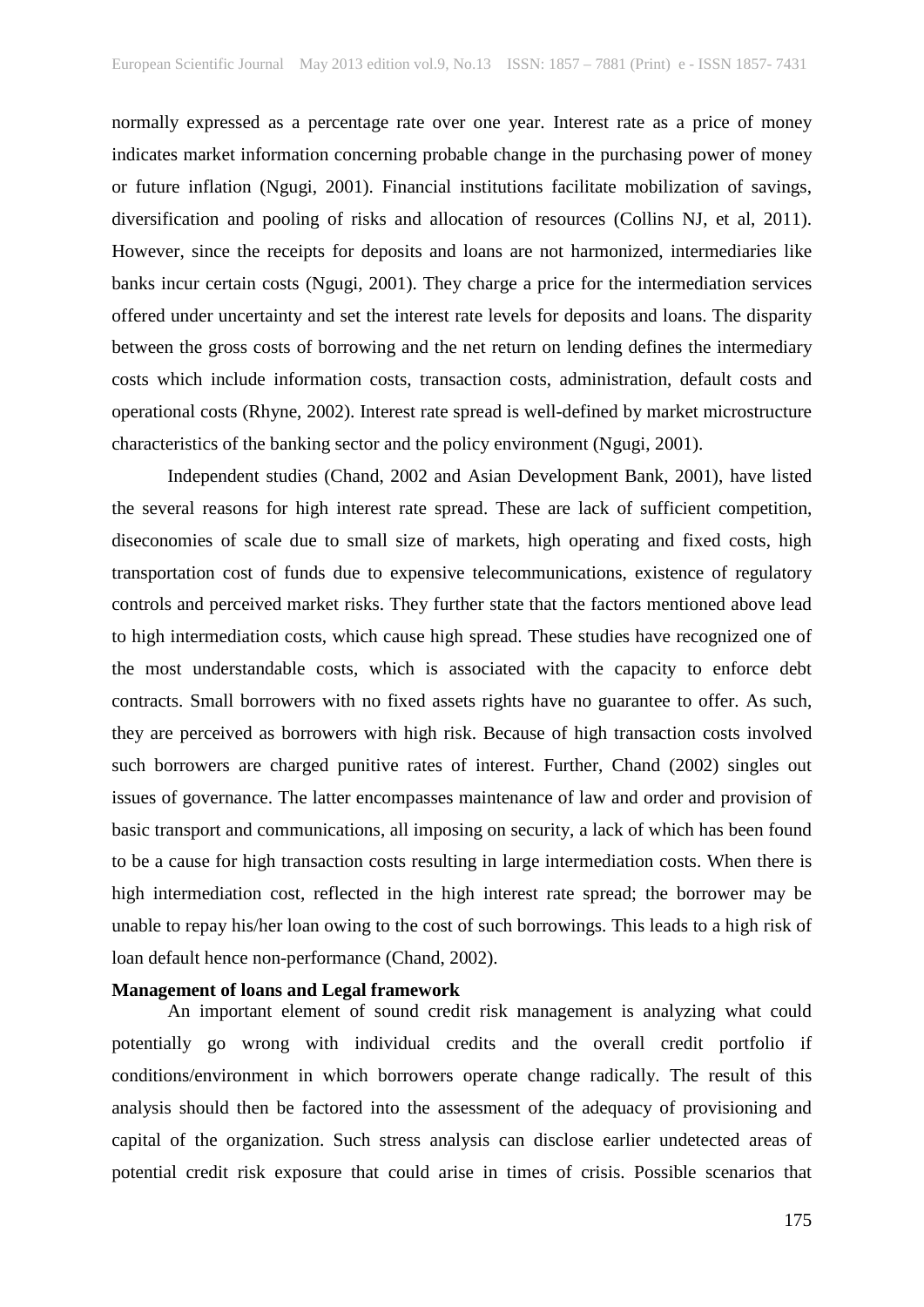banking institutions should consider in carrying out stress testing include: significant economic or industry sector downturns; adverse market-risk events; and unfavourable liquidity conditions (Diana, 1997).

Ranjan and Dhal (2003) opined that horizon of development of credit, better credit culture, positive macroeconomic and business conditions lead to lowering of NPAs. In its annual report (2010) CBK noted that management of NPA by banks remains an area of concern, particularly, due to the likelihood of worsening of the quality of restructured loans. The nonperforming loans of banks are an important criterion to assess the financial health of banking sector. It reflects the asset worth, credit risk and competence in the allocation of resources to the productive sectors. Ahmed (2010) noted that since the reform regime there has been various initiatives to contain growth of NPA to improve the asset quality of the banking sector. Commercial banks have envisaged the greatest renovation in their operation with the introduction of new concepts like prudential accounting norms, income recognition and capital adequacy ratio which have placed them in new platform. The growing competition from internal and external constituents and sluggish growth in economy coupled with poor credit-deposit ratio, the large volume of NPAs in the balance sheet and lack of automation and professionalization in the operation have been affecting the banking situation in the country.

#### **Credit criteria**

Credit criteria are factors used to determine a credit seeker's creditworthiness or ability to repay debt. The factors include income, amount of existing personal debt, number of accounts from other credit sources and credit history. Swaren (1990) suggested that the most pervasive area of risk is an overly aggressive lending exercise. It is a hazardous practice to extend lending term beyond the useful life of the corresponding collateral. Besides that, giving out loans to borrowers who are already overloaded with debt or possess unfavourable credit history can expose banks to unnecessary default and credit risk. In order to decrease these risks, banks need to take into consideration several common applicants' particulars such as debt to income ratio, business and credit history and performance record and for individual loan applicants their time on the job or length of time.

Credit risk management is a process, a comprehensive system. The process that begins with identifying the lending markets, often referred to as "target markets" and proceeds through a series of stages to loan repayment. Banking institutions face intense challenges in managing credit risk. Government controls, internal and external political interferences and pressures, production difficulties, financial limitations, market disruptions,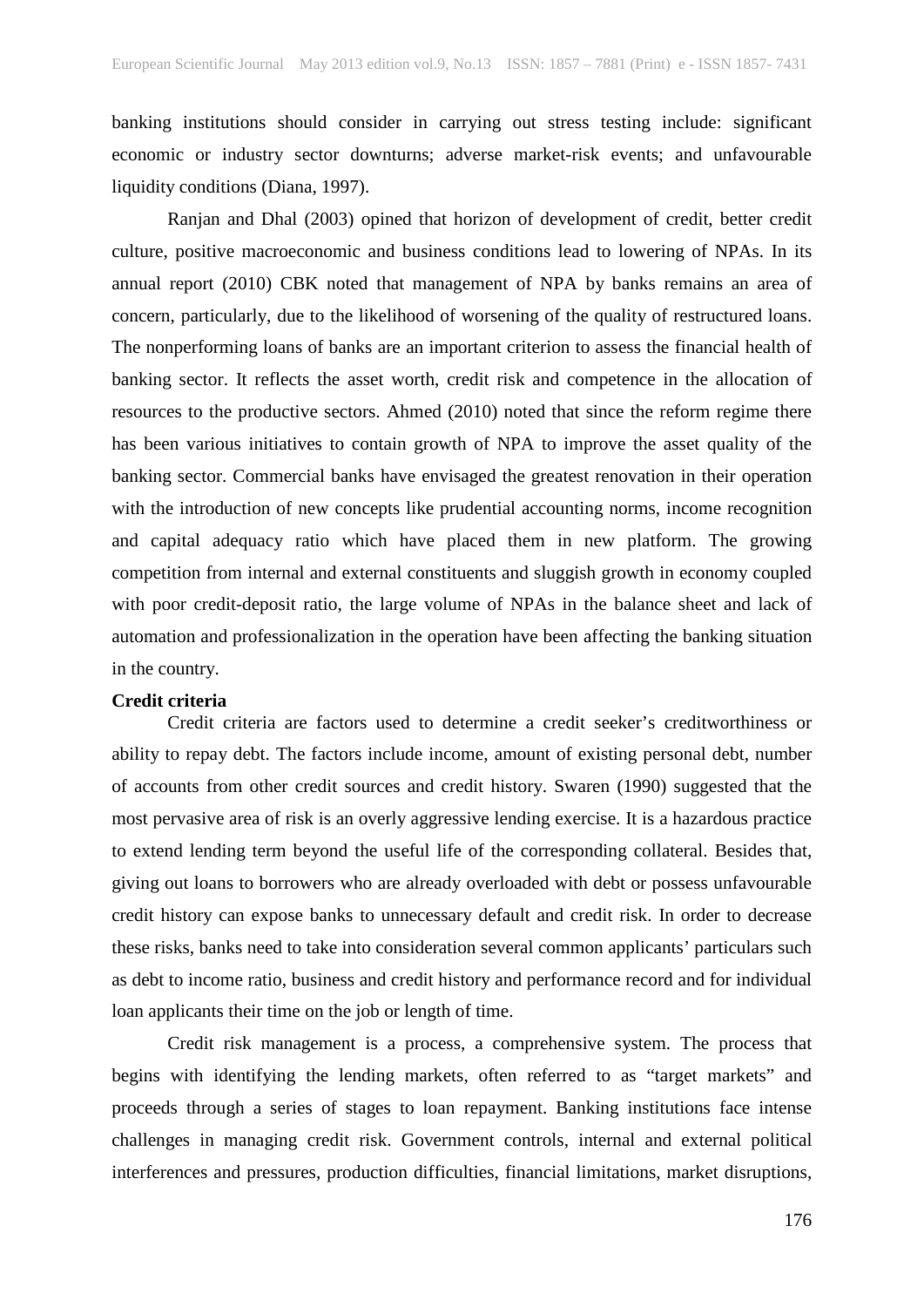delays in production schedules and frequent instability in the business environment undermine the financial condition of borrowers. Furthermore, financial information is frequently unreliable and legal framework does not always support debt recovery; (Mueller, 1988). Some writers also hold the view that bad loans can be caused by problem accounts. Rouse (1989) indicated in his work that problem loans can emanate from overdrawn account where there is no overdraft limit overdraft taken on an account which has not been actively operated for some time and overdraft taken in excess of reasonable functioning limits. Also he identified lack of technical good skills and judgement on the part of the lender is a possible cause of bad loans.

#### **Empirical literature review**

According to Akerlof (1970), adverse selection implies that there are qualitatively different types of credit seekers. In contrast with high quality borrowers, low quality borrowers are not capable to use the borrowed money for valuable investment and they will have a relatively large chance to fail on payment of the loan. Banks consequently prefer to select high quality credit seekers and the major way of examining a potential borrower is by analyzing all available information, Leland and Pule (1977). The selection challenge results from the behaviour of low quality applicant that presumes to submit high quality project but do not forward all relevant negative information.

In the adverse selection model developed by Pagano and Jappelli (1993), information sharing improves the pool of borrowers, reduces defaults and decreases interest rates. It can also lead to growth of lending. When banks are local monopolists, however, in some cases lending reduces, because the exchange of credit information increases the banks' possibility of price discrimination between safe and risky borrowers and the increase in lending to safe borrowers does not fully compensate for the reduction in that too risky types. When credit markets are competitive, lending activity is more likely to increase: competition limits the banks' ability to charge more interest from their customers and information sharing increases banking competition.

As per Pauly (1968), if the concept of moral hazard is applied to a lending and borrowing circumstance, it means that the customer to whom a loan has been extended controls the money of the lending institution. In such instances, the customer may use the money for his own interest and not consider the percentage stake of the bank. Banks thus try to monitor their customers as all principals do with their agents. Monitoring however requires some guarantees that proper information will be provided. Moral hazard models also imply that information sharing should reduce default rates and interest rates and increase lending of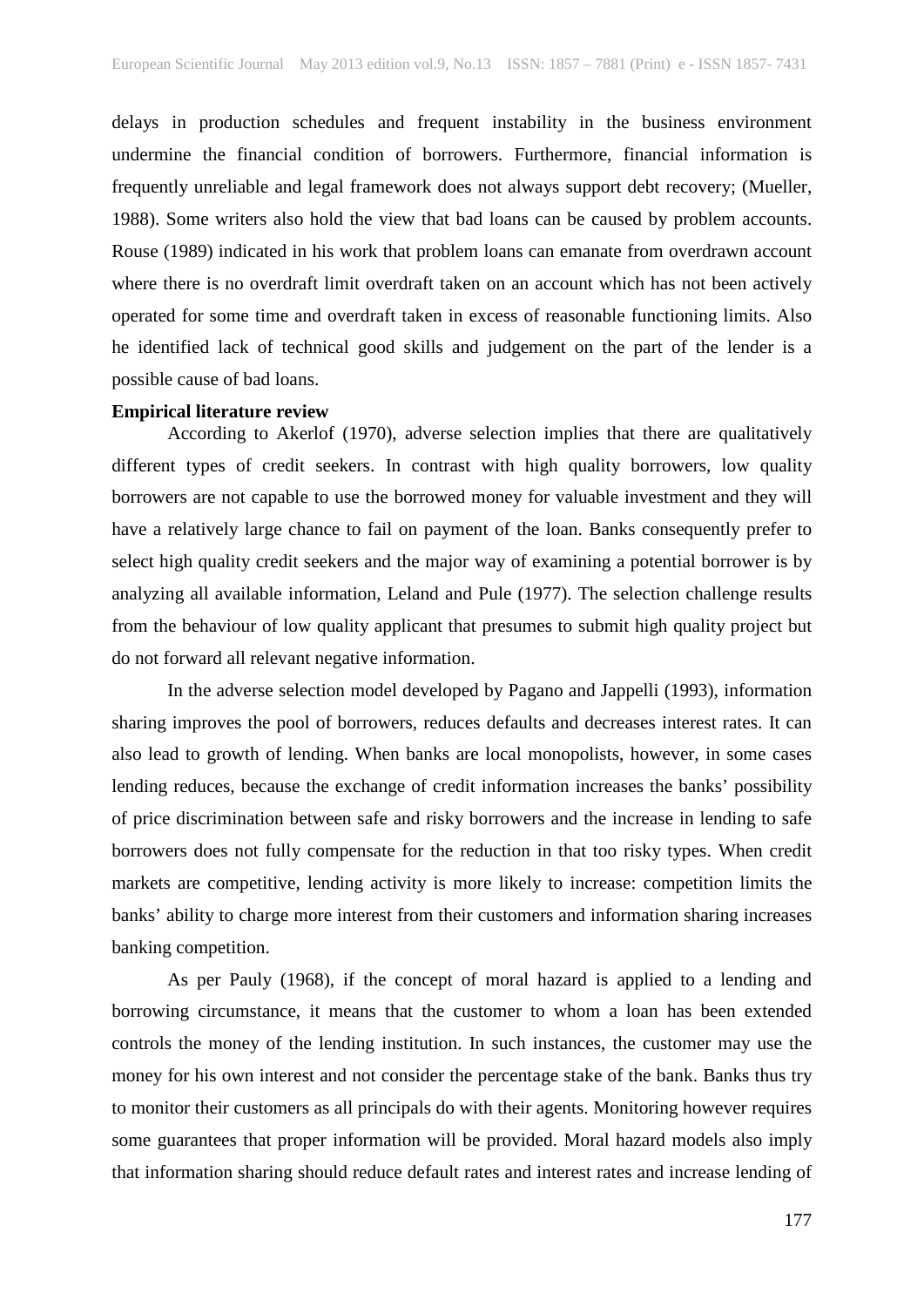money, either because credit reference bureaus nurture competition by reducing informational rents, Padilla and Pagano (1996) or because they punish borrowers (Padilla and Pagano, 1997). In severe cases, information exchange may make lending feasible in markets where no credit would be extended otherwise. In these models, whenever banks choose to communicate they bring about a Pareto improvement by raising customers' welfare along with their own profits. Padilla and Pagano (1997) point out that the disciplinary effect of credit bureaus arises only from the exchange of negative information. Credit information about past defaults generates fear of social stigma. Sharing white information, i.e. statistics on borrowers' characteristics, while attenuating adverse selection effects, may actually decrease the disciplinary effect of credit information sharing. Consequently, the reasonable benefit of sharing black and white information depends on the relative importance of moral hazard and adverse selection problems in the market.

According to Jared Getenga (2007), one of the features that banks deliberate when deciding on a loan credit application is the estimated chances of recovery. To arrive at this, credit information is required on how well the applicant has honoured past loan obligations. This credit information is important because there is usually a definite relationship between past and future performance in loan repayment. Very often, this history is not within the bank's reach because the potential borrower's repayment records are scattered in the various archives of the other financial institutions where the customer has previously borrowed. Whenever a borrower has credit information that the lender cannot access, this is officially referred to as information asymmetry. Kalberg and Udell (2003) also point out that information exchange from multiple sources improves the precision of the signal about the quality of the credit seeker. As a result, the default rate reduces. In contrast, the effect on lending is vague, because when banks exchange credit information about borrowers' categories, the implied increase in lending to good borrowers may fail to compensate for the reduction in lending to risky borrowers. Banking competition for borrowers strengthens the positive effect of information sharing on lending: when credit markets are competitive, information sharing reduces informational interest charged and increases banking competition, which in turn leads to increased lending. Information sharing can also create incentives for borrowers to perform in line with banks' interests. Klein (1992) shows that information sharing can motivate borrowers to pay their loans, when the legal atmosphere makes it difficult for banks to implement credit agreements. In this model borrowers repay their loans because they know that defaulters will be blacklisted, reducing external finance in the near future.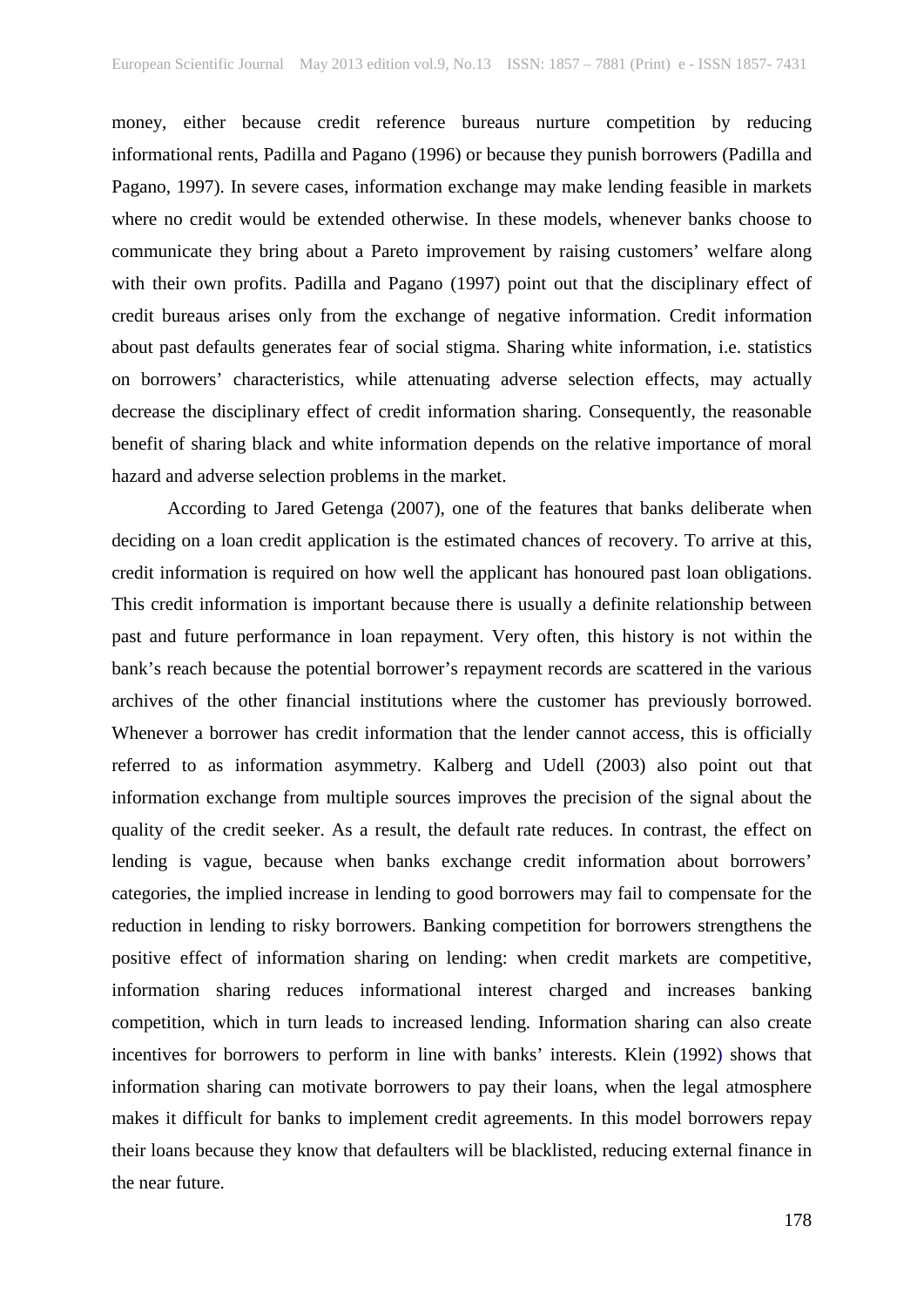Kenya government recognizes the chronic burden of NPLs in the banking industry. For instance, in the budget speech of June 2003, the Minister of Finance indicated that, the government was exploring possibilities of setting up a non-performing loan agency with judicial powers to deal with the issue of bad debts (Oloo 2003). In the year 2007, government introduced the in-duplum rule providing that interest on NPLs be stopped from accruing further interest, as soon as the interest already levied equals the principal borrowed (Oloo 2007). This bill was meant to check further escalation of NPLs. Further, enactment of the Finance Act 2006 by parliament, made sharing information on non-performing loans compulsory, in an effort to reduce the incidence of non-performance of loans (Banking supervision Annual Report 2007). Oloo (2001) traced the genesis of NPLS in Kenya to the external environment in which the Kenyan banks operate. He argues that when the government was faced by the clamour for, multiparty, it held an election in 1992 for which it was ill prepared. Out of desperation, the CBK was compelled to imprudently print money ostensibly to fund the elections. The result was a sharp increase in interest rates as the government thereafter, sought to clear up excess liquidity. The domestic debt rose from Kshs. 45 billion in 1992 to Kshs. 166 billion, in 1993. Oloo further comments that the interest rate on treasury bills rose from 23% in early 1992 to 76% in 1993. This argument points that external environment had an influence on the level at NPLs in the banking industry in Kenya.

#### **Research Gap**

A number of studies have been carried out about many aspects of nonperforming assets in Kenya. None of them addresses the effect of credit information sharing on nonperforming assets of KCB head-on and comprehensively. This study has the following objectives: to establish the effects of Credit Reference Bureaus on nonperforming loans, to establish the trend of bad loans before and after the introduction of CRB, to identify the factors that account for bad loans and to determine the sector that records higher bad loans. This study therefore seeks to confront the effect of credit information sharing on nonperforming assets of KCB. So far, there has been slim empirical evidence on the effect of credit information sharing on nonperforming assets in Kenya. This paper attempted to fill this gap and foster research in this important area for credit information sharing.

# **Research Methodology**

## **Introduction**

This chapter involves an outline for the collection, measurement and analysis of data. It identifies the research design, the target population, procedures and techniques that were used in the collection, processing and analysis of data. It includes the following subsections;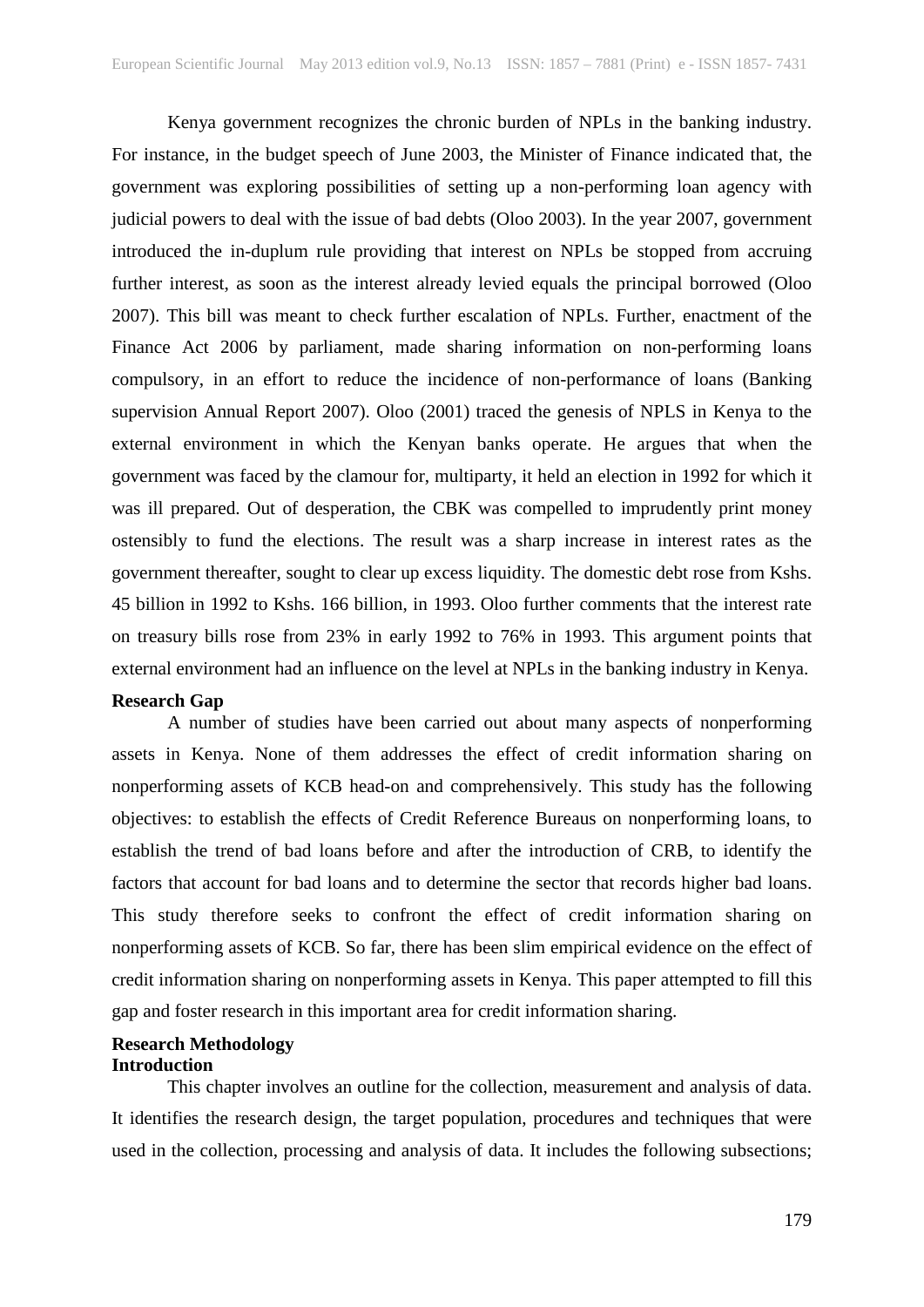target population, sampling design, project research design data collection procedures, data collection instruments and finally data analysis.

## **Research Design**

The study adopted the use of a descriptive case research design. The case study approach was preferred by the researcher due to time constrain and also on the availability and reliability of data from the Kenya commercial bank which has been in existent since year 1896. Also the researcher works within the banking sector thus it was easier to collect data from the respondents. This descriptive case research was aimed at getting detailed information regarding the effects of credit information sharing on nonperforming loans of Kenya Commercial Bank Limited. A descriptive study is concerned with finding out the what, where and how of a phenomenon (Ngechu, 2004). Descriptive research design was chosen because it enabled the researcher to infer the findings to a larger population with high level of accuracy. The focus of the study was both quantitative and qualitative in order to gain a better understanding and more insightful interpretation of the results. According to Coopers and Schindler (2004) descriptive studies are more formalized and typically structured with clearly stated hypotheses or investigative questions.

## **Target Population**

The target population comprised of 284 staff in different managerial levels employed at Kenya Commercial bank Limited head office where decisions regarding lending are made and measured. The population was selected since the people in the head office are the ones involved in the day to day lending business for the company and thus are well conversant with the subject matter of the study. The target population was categorized as follows:

| Table: Target ropulation<br>Level | <b>Total Number of staff</b> |
|-----------------------------------|------------------------------|
| Top level managers                | 22                           |
| Middle level managers             | 46                           |
| Low level managers                | 216                          |
| <b>Total</b>                      | 284                          |

**Table: Target Population**

## **Sampling Technique**

From the population frame the required number of respondents were selected in order to make a sample. Stratified proportionate random sampling technique was used to select the sample. According to Ngechu (2004), stratified proportionate random sampling technique produces estimates of overall population parameters with greater precision and ensures a more representative sample will be derived from a relatively homogeneous population. Stratification aims to reduce standard error by providing some control over variance. The study grouped the population into three strata i.e. top, middle and low level managers. From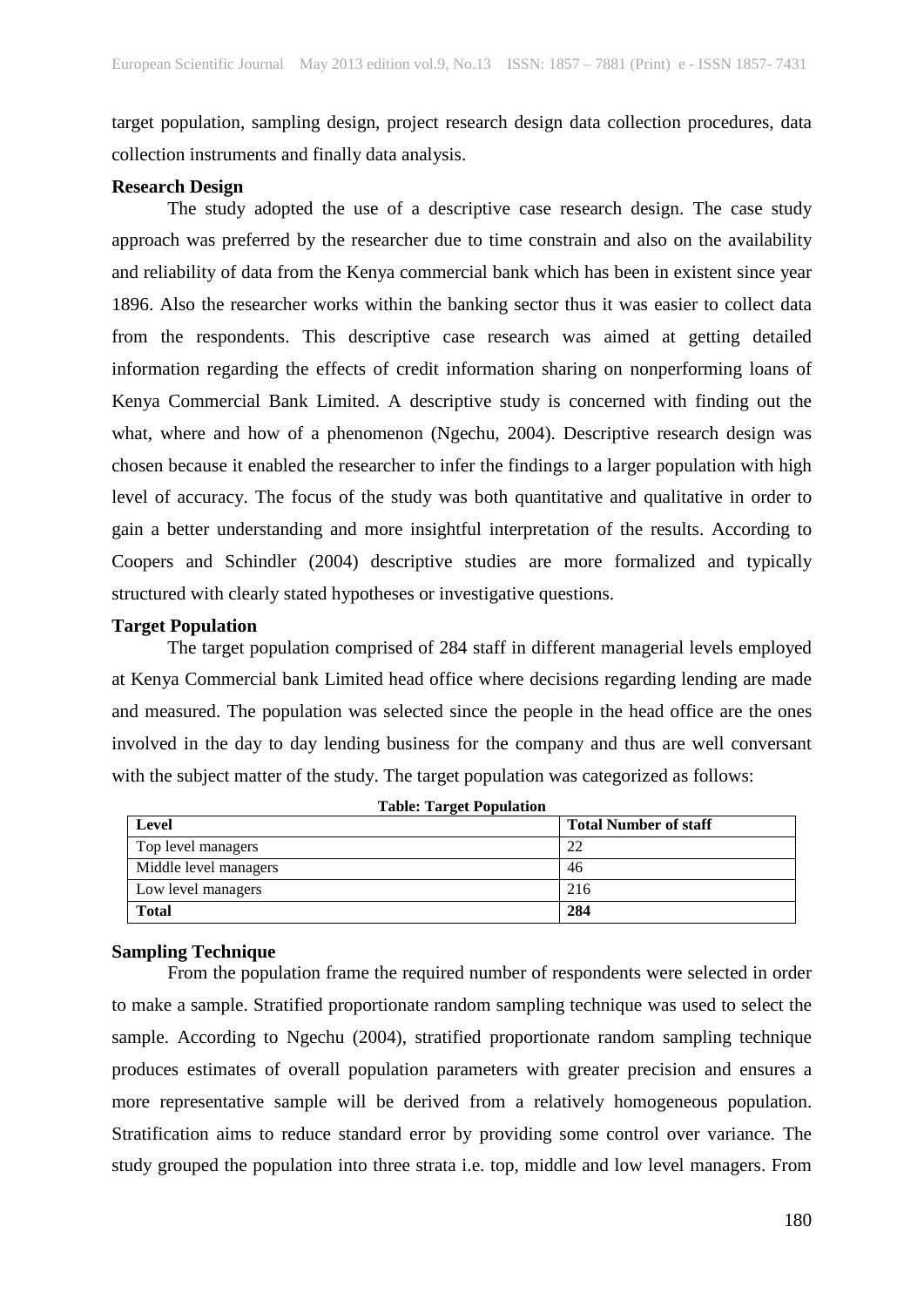each stratum the study used simple random sampling to select one hundred and sixty six respondents who formed the sample size.

Yamane (1967) provides a simplified formula to calculate sample sizes. A 95% confidence level and  $P = .5$  are assumed

n = 
$$
\frac{N}{1+N(e)^{2}}
$$
  
n =  $\frac{284}{((1+284(0.5)^{2}))}$ 

 $n = 166$ 

Where n is the sample size of the respondents, N is the population size of the respondents and e is the level of precision.

| Level                 | <b>Total Number of staff</b> | Number to be sampled |
|-----------------------|------------------------------|----------------------|
| Top level managers    | 22                           | 13                   |
| Middle level managers | 46                           | 27                   |
| Low level managers    | 216                          | 126                  |
| <b>Total</b>          | 284                          | 166                  |

**Table: Sampling Frame**

#### **Data Collection**

A questionnaire was the primary tool for collecting data. Kothari (2004) terms the questionnaire as the most appropriate instrument due to its ability to collect a large amount of information in a reasonably quick span of time and economical manner. It guarantees confidentiality of the source of information through anonymity while ensuring standardization. In addition all the respondents were educated staff to tertiary/university level. It is for the above reasons that the questionnaire was chosen as an appropriate instrument for this study. The questionnaire used to collect primary data consisted of open and closed ended questions. The open-ended questions were to enable the researcher to collect qualitative data. This was used in order to have a better understanding and possibly enable a better and more insightful interpretation of the results from the study. To establish the validity of the research instrument the researcher sought opinions of experts in the field of study especially the researcher's supervisor. The questionnaire was administered using a drop and pick later method. In addition, the researcher engaged the respondents in telephone interviews. Secondary data was collected from the company's financial publications from the company website.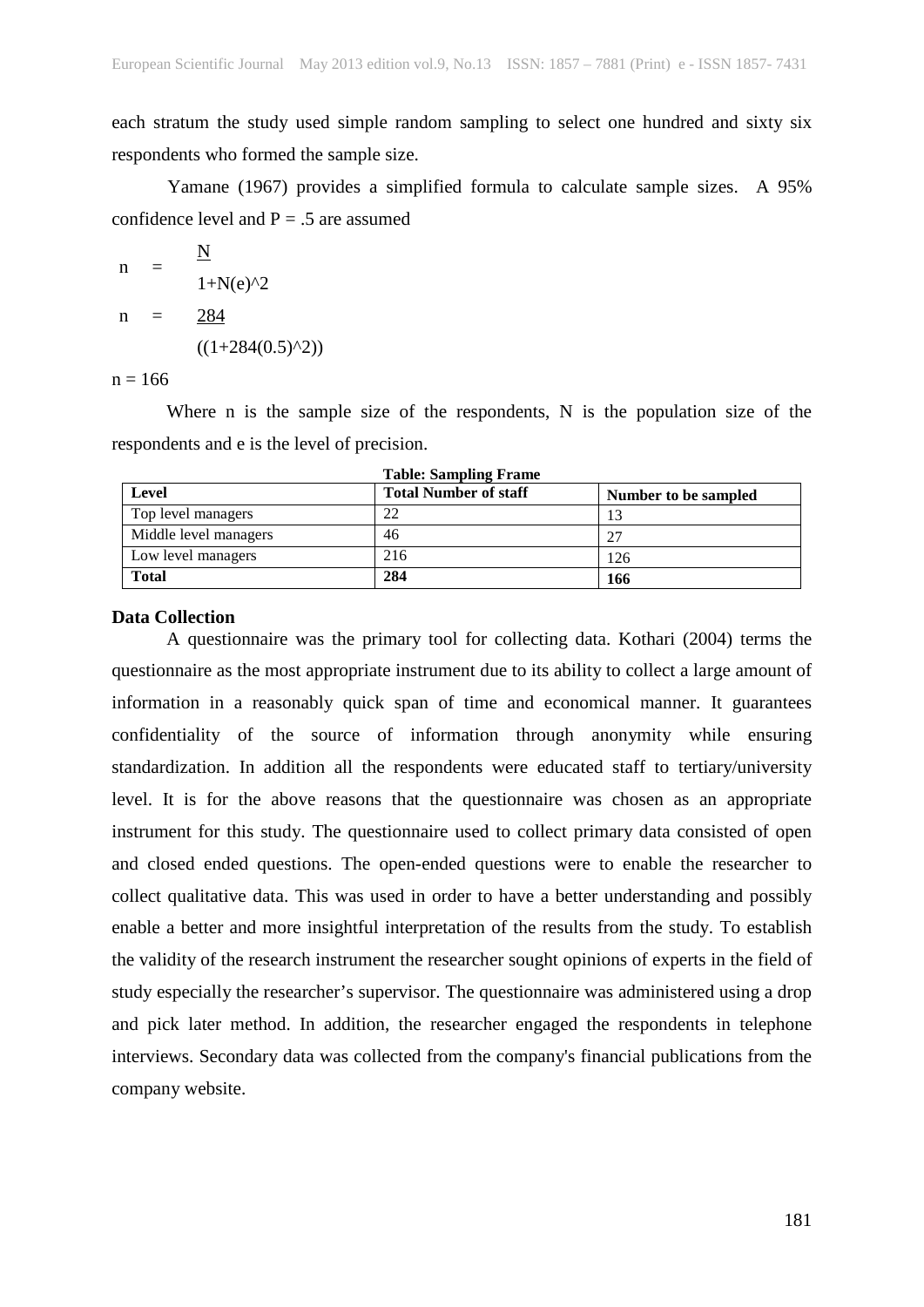#### **Data Analysis**

Content analysis was performed based on information from the published financial information of KCB. The researcher works within the banking industry and thus the data was collected from the reliable staffs who are involved in the day to day lending business of the bank. Before processing the responses, the filled questionnaires were edited for consistency and completeness. The collected data was then coded to enable the responses to be grouped into various categories. Data for this study was both quantitative and qualitative hence both descriptive and content analysis techniques were used. Content analysis was employed to analyze the qualitative data collected while a descriptive method was used to analyze quantitative data. The data was processed in Excel and the processed data was then presented in tables, graphs and explanation given in prose.

#### **Limitations and delimitation of the Study**

The study was limited to a sample of Kenya commercial bank head office located in Nairobi only. The researcher encountered problems of time as the research was taken in a short period. However the researcher countered this limitation by carrying out the research across all the departments and management levels in the organization to enable inference of the study findings. The researcher works within the banking sector in credit risk management department and thus understands the operations in the banking industry in Kenya. The respondents were staff working in various departments involved directly in lending business within KCB. This was useful since they understand credit information sharing and nonperforming loans within the bank.

## **Presentation of research findings Introduction**

This chapter presents analysis and findings of the study as set out in the research methodology. The results are presented on the effects of credit information sharing on the level of nonperforming loans of Kenya Commercial Bank Limited.

#### **Questionnaire response rate and interview success rate**

Out of the one hundred and fifty three (153) questionnaires sent to the target population, one hundred and thirty nine (139) usable responses were collected. This represented a response rate of 90.8 percent and implies that 9.2 percent of the questionnaires were not returned at all. Of the thirteen projected interviews, only ten were successfully contacted, giving a success rate 76.9 percent. Three interviews failed primarily because the targeted interviewees were time constrained. Despite this, the target population was fairly represented considering that key personnel who are relevant to the study were interviewed. The results are shown in table below.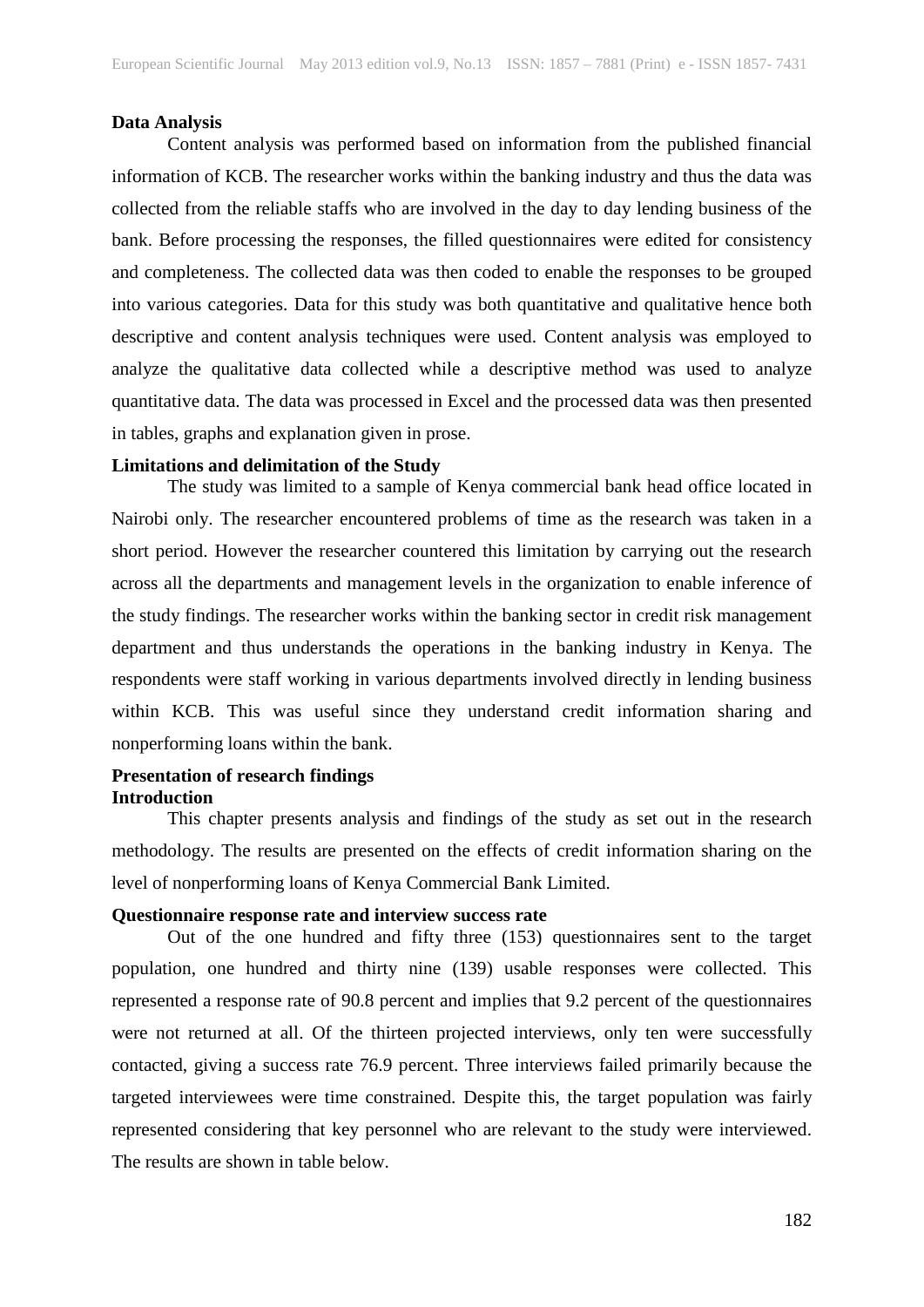| Instruments           | Target respondents | <b>Successful</b> | Success rate $(\% )$ |  |
|-----------------------|--------------------|-------------------|----------------------|--|
| <b>Ouestionnaires</b> | 153                | 139               | 90.8                 |  |
| Interviews            |                    |                   | 76.9                 |  |
| Total                 | 166                | 149               | 89.8                 |  |

**Table:** Questionnaire and interview success rate

The statistics in Table above gives a fair representation of the target population and hence the validity of data.

#### **Gender**

From the analysis, it occurred that, many respondents were male (85) representing 57% of the respondents from KCB who participated in the study and female (64) representing 43% of the respondents from KCB who participated in the study as shown in Table 4.2 below. This implies that, Women are beginning to get a number of significant appointments in the corporate sector. Most of them have qualifications that rival men and this is in fulfillment of the new constitution. KCB, which has remained gender sensitive, seems to be giving women and men equal opportunities for appointment to its various positions.

# **Academic Qualification (Respondents)**

Respondents from KCB who have a degree certificate were 97 representing 65.1% of the respondents from KCB who participated in the study while those with postgraduate degrees were 52 representing 34.9% of the respondents from KCB. This implies a highly learnt and qualified individual's for the job categories they hold. This further explains why there is plenty of human resource within our country. From the findings, the number of those with degrees and above corresponds to the increased knowledge among the staff of the bank. Indicating that other than, educational qualification, the other reasons for no payment of loans could be other beyond the normal staff level, meaning that, it could be only the Central bank and top management of the bank that could address the non-payment of loans.

### **Number of years worked with the bank**

Most of the bank employees who participated in the study have been with the KCB for a long time. From the findings, majority of them, have been with the bank for over 8 years (36) representing 24.2% of the respondents from KCB who participated in the study, followed by those that have stayed 2-4 years (35) 23.5% of the respondents from KCB who participated in the study and those who have stayed for between 4-6 years (33) representing 22.1% of the respondents from KCB who participated in the study. This implies that, majority of the employees of the bank have not changed jobs so often hence they have been with the bank for quite some time. An indication that, they understand their work well and any recommendation they give is accurate and they can be relied on. The last groups were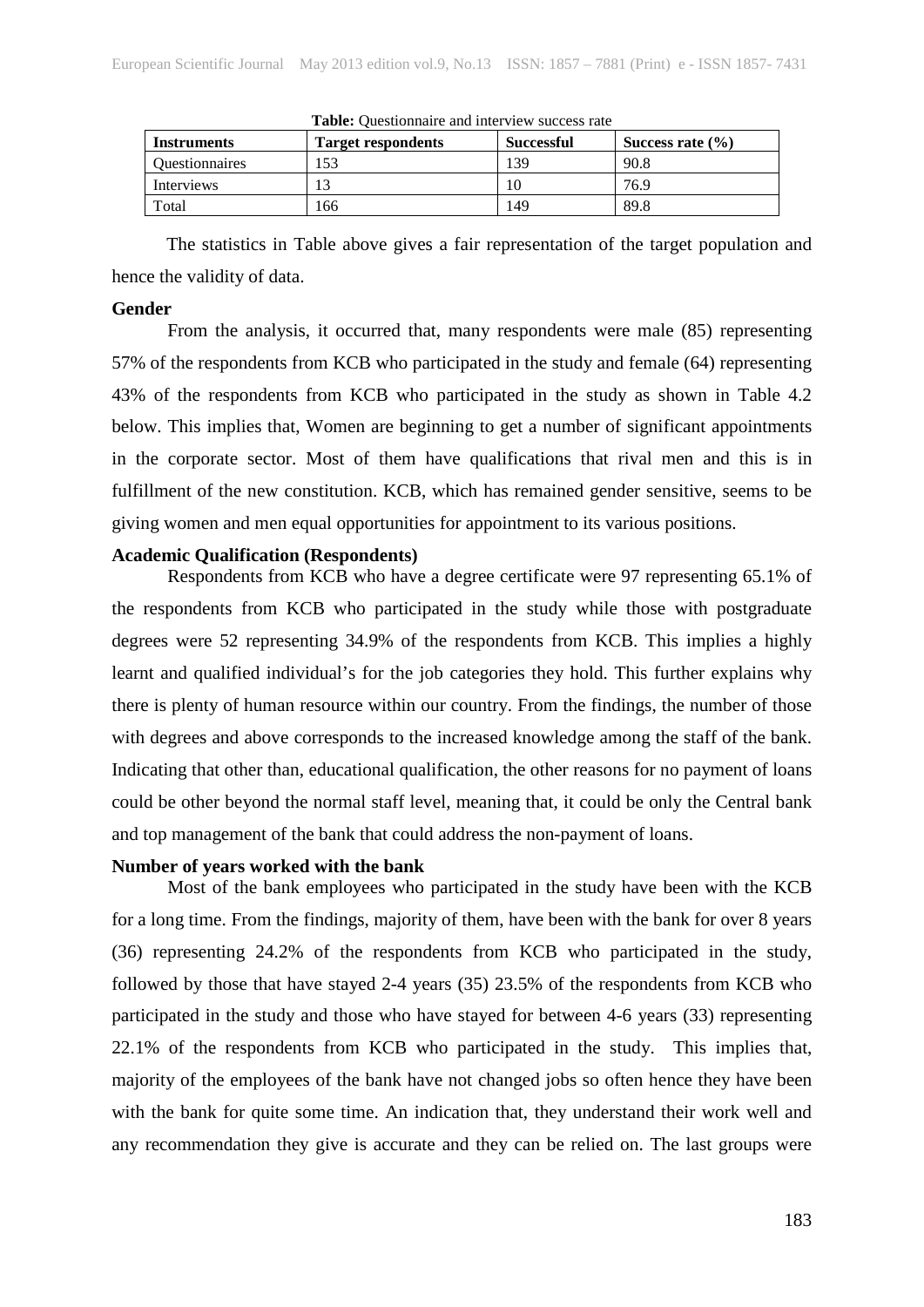| Table: Number of years worked with the KCB |                    |                                         |  |  |  |  |
|--------------------------------------------|--------------------|-----------------------------------------|--|--|--|--|
| <b>Number of years</b>                     | <b>Respondents</b> | (%)<br>the<br>Percentage<br>respondents |  |  |  |  |
| Less than 2 years                          | 21                 | 14.1                                    |  |  |  |  |
| 3-4 years                                  | 35                 | 23.5                                    |  |  |  |  |
| 5-6 years                                  | 33                 | 22.1                                    |  |  |  |  |
| 7-8 years                                  | 24                 | 16.1                                    |  |  |  |  |
| 9 years and above                          | 36                 | 24.2                                    |  |  |  |  |
| <b>Total</b>                               | 149                | 100                                     |  |  |  |  |

those that have stayed for between 7-8 years old and less than 2 years old as shown in table below.

**Source:** Primary data computed in Excel

## **Department Affiliation**

Most of the respondents were from the SME department (40) representing 26.8% of the total respondents from KCB who participated in the study, followed by Asset Finance (37) representing 24.8% of the total respondents from KCB who participated in the study, then Credit Risk Management (32) representing 21.5% of the total respondents from KCB who participated in the study, then corporate  $(24)$  representing 16.1% of the total respondents and lastly Retail (16) representing 10.7% of the total respondents from KCB who participated in the study. This indicates that respondents were drawn from all departments of the bank as shown in table below.

| <b>Department</b>      | No of respondents (Frequency) | Percentage $(\% )$ of<br>the respondents |
|------------------------|-------------------------------|------------------------------------------|
| <b>SME</b>             | 40                            | 26.8                                     |
| <b>Asset Finance</b>   | 37                            | 24.8                                     |
| Credit Risk Management | 32                            | 21.5                                     |
| Corporate              | 24                            | 16.1                                     |
| Retail                 | 16                            | 10.7                                     |
| Total                  | 149                           | 100                                      |

**Table:** Department Affiliation

**Source:** Primary data computed in Excel

## **Effect of Sharing Credit Information**

74 of the respondents representing 50% of the respondents from KCB who participated in the study were in agreement that, the savings that will arise from sharing of credit information shall translate to low cost of credit, 66 respondents representing 44% of the respondents from KCB who participated in the study strongly agreed and then lastly, 9 respondents representing 6% of them were uncertain. This implies that, sharing of credit information will lead to open ways of doing business and this will in turn help reduce the cost of doing business and hence lead to increased savings which will then reduce the level of nonperforming loans in the bank.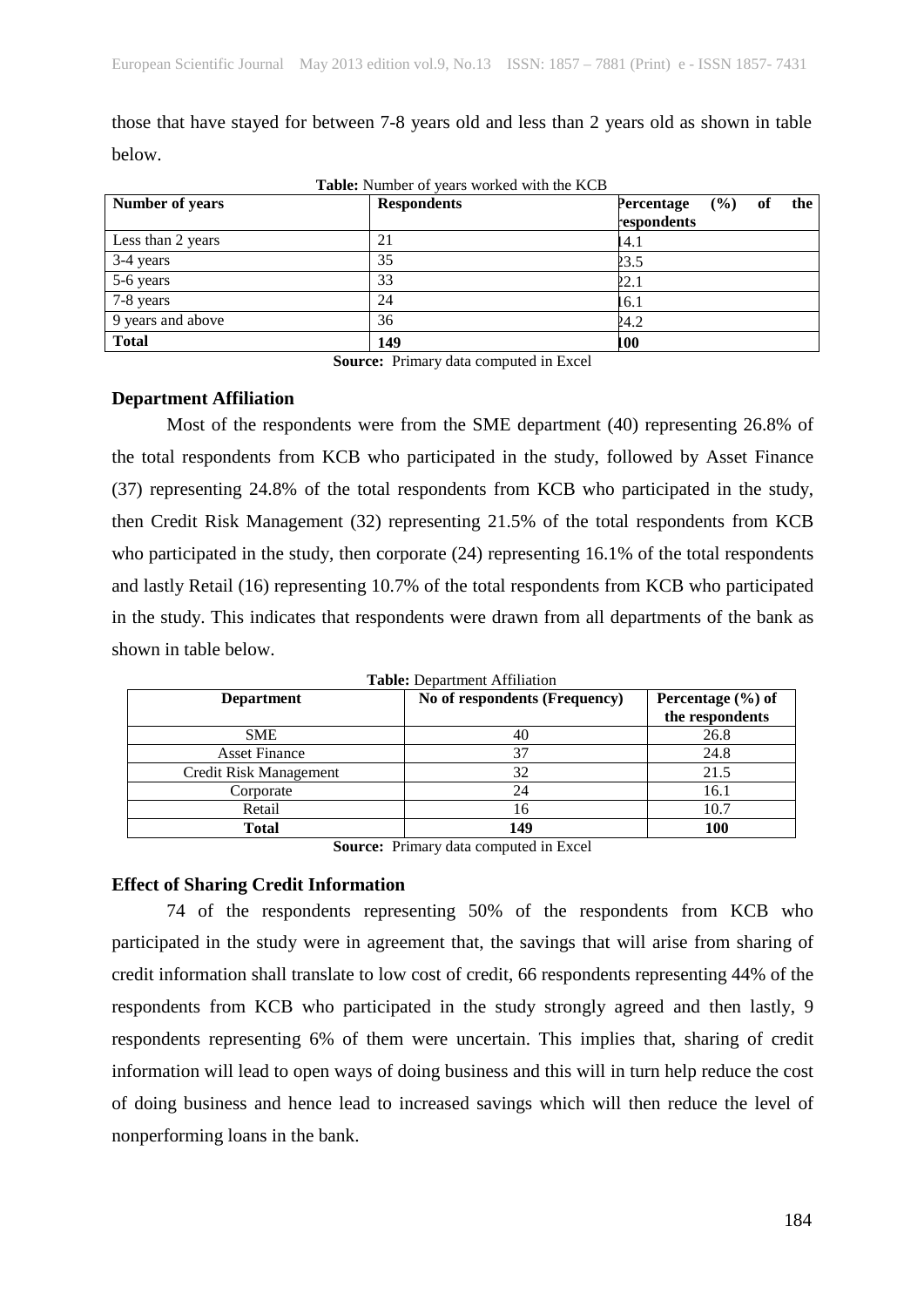## **Effect of CRB on Nonperforming Loans**

From the findings, 41 respondents representing 29% of the respondents from KCB who participated in the study indicated that CRB increases transparency among financial institutions, 34 respondents representing 23% of the respondents from KCB who participated in the study indicated that, it helps the banks lend prudently, 24 respondents representing 21% of the respondents from KCB who participated in the study said it lowered the risk level to the banks, 20 respondents representing 16% of the respondents from KCB who participated in the study said that, it acts as a borrowers discipline against defaulting, 16 of them representing 11% of the respondents from KCB who participated in the study said that, it reduces the borrowing cost i.e. interest charge on loans. CRB has come of age and has helped many banks to lend with care. The effect of it therefore has led to reduced nonperforming loans as opposed to otherwise. Figure 4.2 indicates the results as below;



**Figure:** Effect of CRB on nonperforming loans **(Source** Excel Computation**)**

### **Trend of Bad Loans**

From the audited financials of KCB from year 2007 to year 2012, the nonperforming loans represented 11% of the total loans in year 2007, it reduced by 2.09% to 9% of the total loans in year 2008 and it increased marginally in year 2009 by 1.22% to 10.22% of the total loans. In year 2010 the nonperforming loans decreased by 1.96% to 8.26% and in year 2011 it reduced further by 3.07% to 5.19% of the total loans in year 2011. In year 2012, it marginally increased by 0.41% to 5.6% of the total loans in year 2012. Therefore, there is an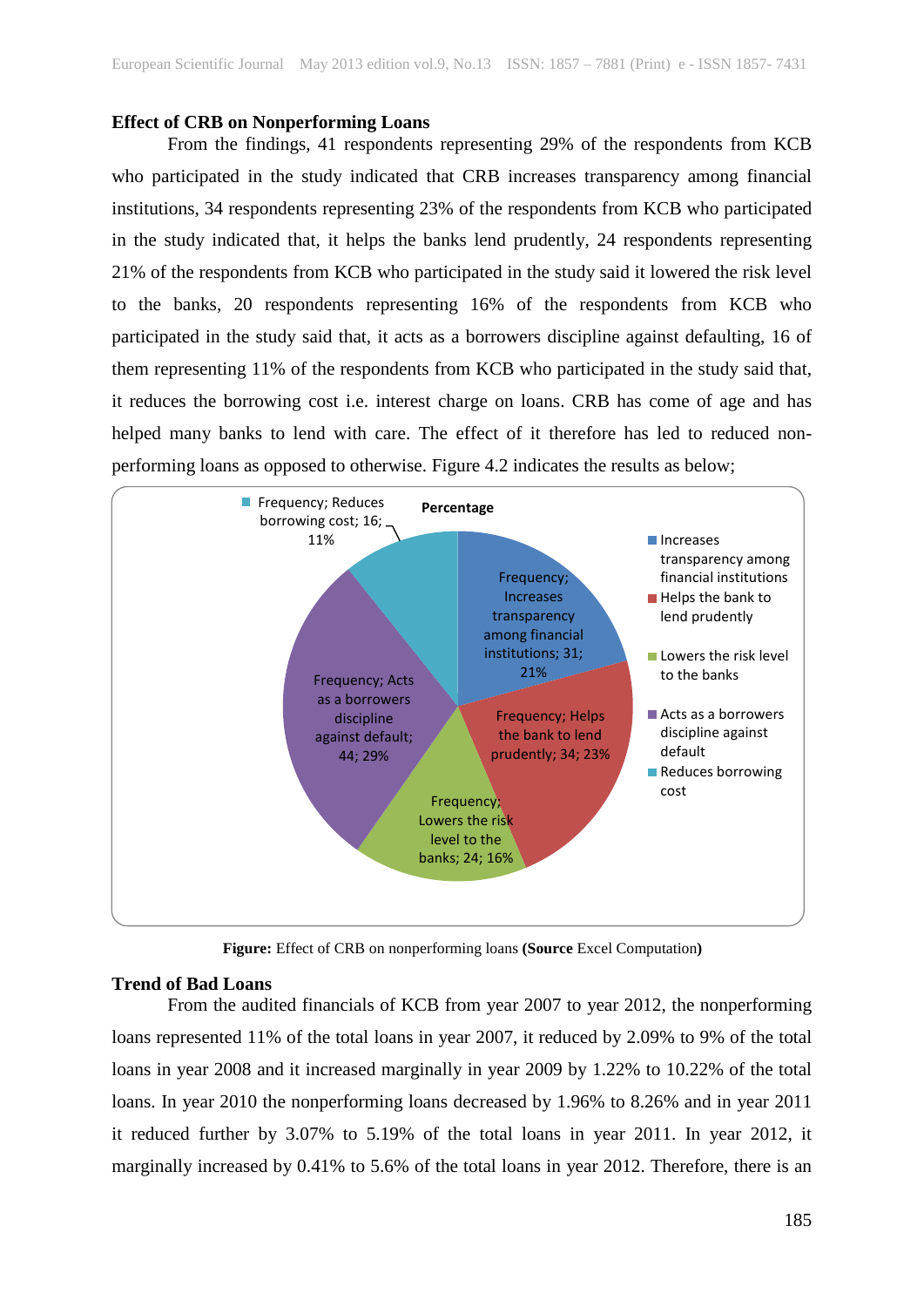indication of reducing from 2008 to 2012, since the percentage in 2008 was 9.00% slightly rising to 10.22% in 2009, then reducing further to 8.26% in 2010, to 5.19% in 2011 and lastly to 5.60% in 2012. The amplification of this is that, CRB seems to have impacted positively on non-performing loans, hence the reduction. Therefore we can conclude that, the trend in the nonperforming loans at KCB has been reducing compared to the total volume of the loans in the bank which has been increasing in the past six years.

| <b>Table</b> Trend of homperforming found since year 2007                                                                                                                 |            |            |            |               |             |             |  |
|---------------------------------------------------------------------------------------------------------------------------------------------------------------------------|------------|------------|------------|---------------|-------------|-------------|--|
| Year                                                                                                                                                                      | 2007       | 2008       | 2009       | 2010          | 2011        | 2012        |  |
| Nonperforming                                                                                                                                                             |            |            |            |               |             |             |  |
| $loans$ '000                                                                                                                                                              | 6,260,385  | 7,139,073  | 9,865,358  | 11.346.471    | 9.342,775   | 10,475,335  |  |
| Total loans '000                                                                                                                                                          | 56,477,448 | 79,343,099 | 96,557,588 | 137, 344, 568 | 179,843,967 | 187,022,664 |  |
| οf<br>Percentage                                                                                                                                                          |            |            |            |               |             |             |  |
| nonperforming                                                                                                                                                             |            |            |            |               |             |             |  |
| loans                                                                                                                                                                     | 11.08      | 9.00       | 10.22      | 8.26          | 5.19        | 5.60        |  |
| Percentage                                                                                                                                                                |            |            |            |               |             |             |  |
| increase/decrease                                                                                                                                                         |            | (2.09)     | 1.22       | (1.96)        | (3.07)      | 0.41        |  |
| $\cdots$<br>$\cdots$<br>$\mathbf{r} \cdot \mathbf{r} \cdot \mathbf{r}$ and $\mathbf{r} \cdot \mathbf{r} \cdot \mathbf{r}$<br>$\sim$ $\sim$ $\sim$<br>$\sim$ $\sim$ $\sim$ |            |            |            |               |             |             |  |

|  |  | Table Trend of nonperforming loans since year 2007 |  |  |
|--|--|----------------------------------------------------|--|--|
|  |  |                                                    |  |  |

**Source:** Audited Financial Statements for KCB (2008, 2009, 2010, 2011 and 2012)



**Figure** Nonperforming loans from year 2007 to year 2012(**Source:** Audited Financial Statements for KCB (2008, 2009, 2010, 2011 and 2012))

In absolute terms, the total nonperforming loans have increased from the year 2007 which was Kes 6.26 Billion to Kes 10.5 Billion in year 2012. However, as a percentage to the total loan size the nonperforming loans have decreased.

## **Situation before Credit Reference Bureau (CRB)**

Most respondents 81, representing 54% of the respondents from KCB who participated in the study said that the situation before CRB came was better, followed by excellent 42 respondents representing 28% of the respondents from KCB who participated in the study and lastly worse 26 respondents representing 18% of the respondents from KCB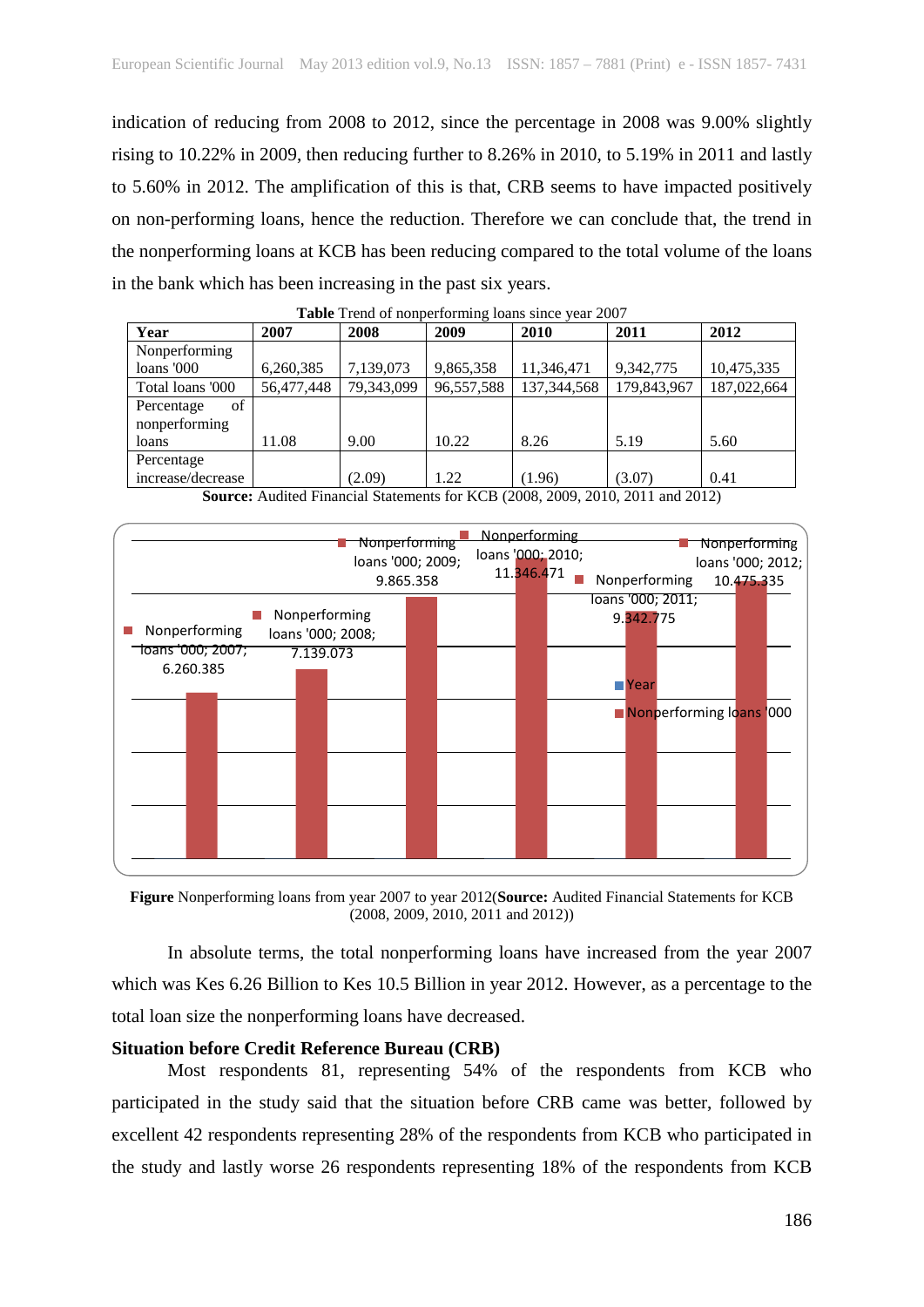who participated in the study. This depicts a situation where, very few employees appreciate the work of CRB by the show of the respondents in the questionnaire given. Majority of them thought that, the situation was better implying that, the lack of CRB would not change the situation anyway. There are very few who thing otherwise as it is indicated by the number of respondents saying and or agreeing to 'worse'.

### **Changes since CRB came into being**

From the findings, 96 respondents representing 64.4% of the respondents from KCB who participated in the study said there were minimal changes since CRB came, 30 respondents representing 20.1% of the respondents from KCB who participated in the study of them said there were no changes, 22 respondents representing 14.8% of the respondents from KCB who participated in the study said there are changes and 1 respondent said is not aware. This implies that, CRB has done very little in terms of helping banks, especially KCB evaluate the loans given to customers. This is shown by the large number of respondents who said there were minimal changes. But nevertheless, there are a significant number of people who think CRB had benefited them, by giving them a good evaluation of the customers taking loans.

## **Factors that account for bad loans**

From the analysis, the main factors that lead to bad loans in most cases were said to be; lending to borrowers with questionable characters, serial loan defaulters, high interest rates that make it hard for some to pay, diversion of funds by borrowers from what they had intended to work on not being disclosed before the bank, lack of commitment by the borrower to pay the loan, poor planning by the borrowers of what and how they will use the loan for which exercise and last but not least lack of collateral for the bank. These causes make many borrowers not to pay their loans hence leading to many bad loans. This trend keeps on increasing due to lack of commitment from the Central bank of Kenya and or financial institutions to erase and address some of the said problems that lead to the rise in these cases.

#### **Economic Sector that has the highest loans**

The economic sector that has the highest loans was found to be Asset Finance with 28 respondents representing 18.8% of the respondents from KCB who participated in the study, followed closely by Transport and Communication 27 respondents representing 18.1% of the respondents from KCB who participated in the study and then Motor Vehicle dealers 24 respondents representing 16.1% of the respondents from KCB who participated in the study While the lowest were Retail Trade & Wholesale 5 respondents representing 3.4% of the respondents from KCB who participated in the study and Manufacturing (0).This shows that,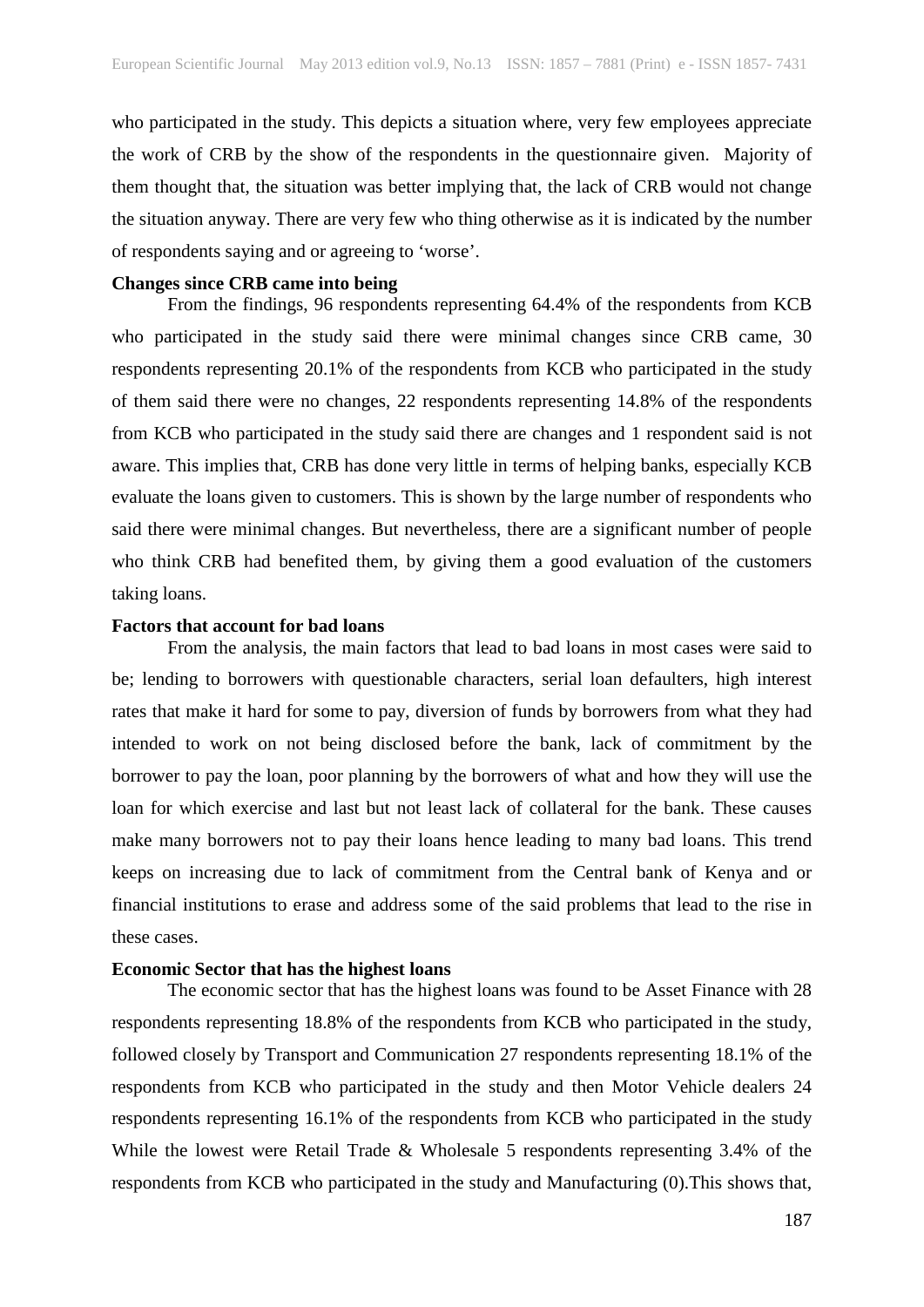there is rapid growth in the Asset Finance and Transport and Communication Sectors giving rise to ownership of assets and properties in the country as shown in figure 4.5 below. On the other hand, there is significant rise in non-performing loans from these sectors implying that, there is a higher likelihood of loan non-payment from customers taking loans from these sectors. On the positive side, these could be attributed to many Kenyans and foreigners owning properties which in any case a good indication given that, it is one step in the right direction.



**Figure:** Economic Sectors (**Source:** Computation in Excel)

# **Efforts to reduce the high risk in the economic sectors**

62 of the respondents, representing 42% of the respondents from KCB who participated in the study which was the highest, indicated that there was nothing being done, followed 35 respondents representing 23% of the respondents from KCB who participated in the study who indicated that ascertaining the credit worthiness using all available means like consulting other banks was the only way used to reducing the risk, then 33 of the respondents indicated that, they stopped advancing loans this sub-sector. The smallest numbers of respondents were 19 respondents who indicated that, they were getting information from CRB.

## **Conclusion**

The study concludes that credit information sharing and level of nonperforming loans are indeed related. Credit Information Sharing, increases transparency among financial institutions, helps the banks lend prudently, lowers the risk level to the banks, acts as a borrowers discipline against defaulting and it also reduces the borrowing cost i.e. interest charge on loans. CRB has come of age and has helped the bank to lend with care. The effect of it therefore has led to reduced non-performing loans. Finally, the study concludes that the trend of the nonperforming loans as a percentage of the total loans within KCB has improved in the last six years. The improvement is as a result of introduction of credit information sharing mechanism through CRB.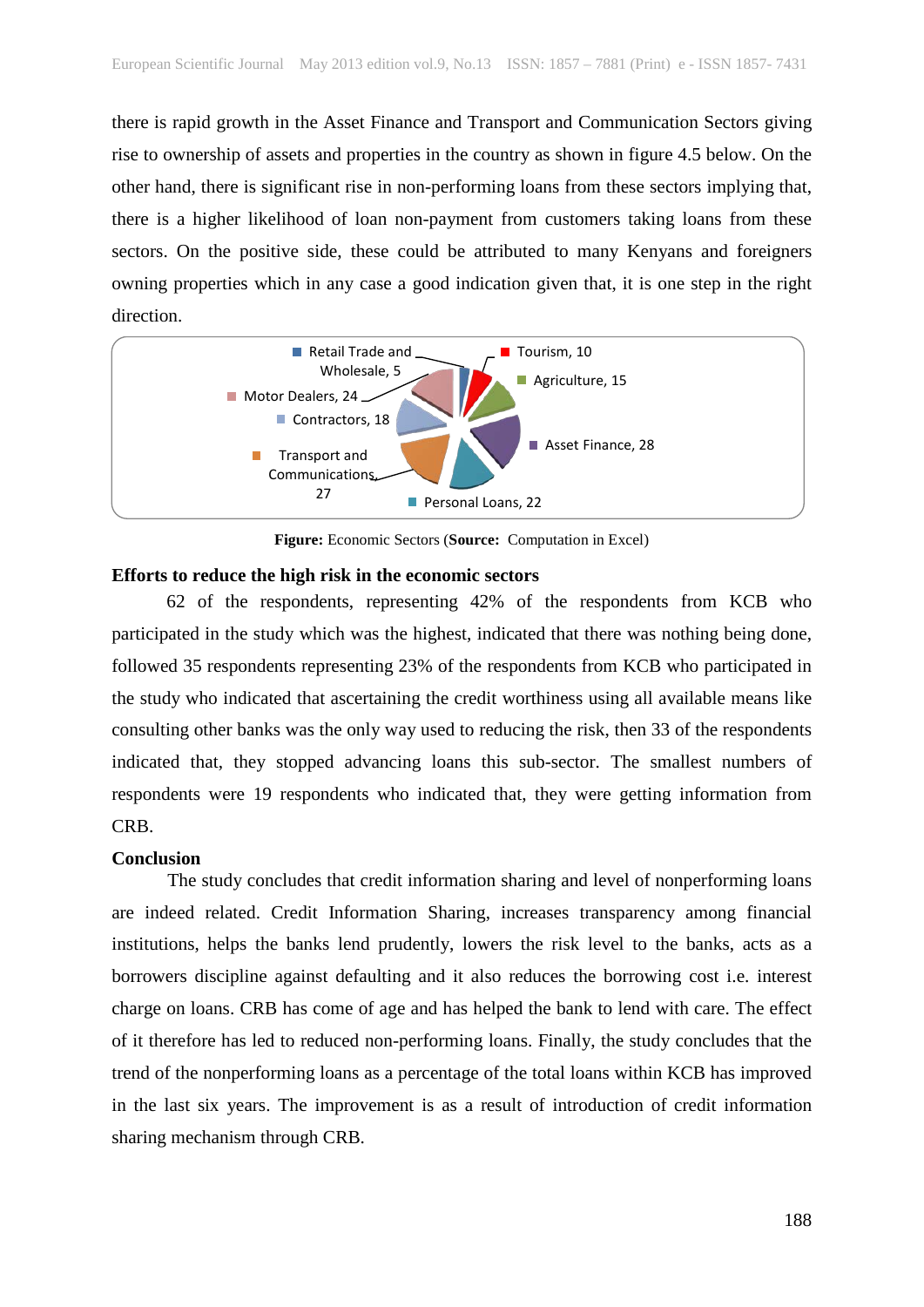The study concludes that as the economic sectors grows, the level of lending to these sectors will also increase and in return the level of nonperforming loans tends to increase as the sector grows. The increase in nonperforming loans in Asset Finance and transport and communication sector are in line with the current improved infrastructure in the country which attracts investors to asset financing, transport and communication sectors. The high bad loans could be as a result of many accidents in transport sector witnessed on our Kenyan roads and the slow refund by insurance companies for the asset financed vehicles involved in the accidents. The study also concludes that there is little being done to reduce lending to these high risk sectors. The management of the bank and central bank of Kenya seems not to be worried with the high bad loans in these subsectors.

The study further concludes that, the main factors that lead to bad loans in the bank are; lending to borrowers with questionable characters, serial loan defaulters, high interest rates that make it hard for some to pay, diversion of funds by borrowers. These causes make many borrowers not to honour their obligations hence leading to many nonperforming loans. Most of these factors are due to information asymmetry in the banking industry.

# **References:**

Ahmed, JU. (2010). An Empirical Estimation of Loan Recovery and Asset Quality of Commercial Banks; The NEHU Journal, Vol.8 (1).

Akerlof G.A. (1970). The Market for "Lemons": Quality Uncertainty and the Market Mechanism; The Quaterly Journal of Economics 84(3).

Alary, D. and C. Goller (2001). 'Strategic default and penalties on the credit market with potential judgement errors', EUI working paper.

Asian Development Bank, (2001). Financial Sector Development in the Pacific Developing Member Countries. Manila: Asian Development Bank.

Auronen L (2003). Asymmetric Information: Theory and Applications. Paper presented in the Seminar of Strategy and International Business as Helsinki University of Technology, May  $21^{st}$  2003.

Barron, J.M., and Staten, M.E., (2008). The Emergence of Captive Finance Companies and Risk Segmentation in Loan Markets: Theory and Evidence. Journal of Money Credit and Banking. 40, 173-192.

Batra, S.(2003). Developing the Asian Markets for Non-Performing Assets; Developments in India, 3rd Forum on Asian Insolvency Reform, Seoul, Korea.

Bester H (1994). The Role of Collateral in a Model of Debt Renegotiation. Journal of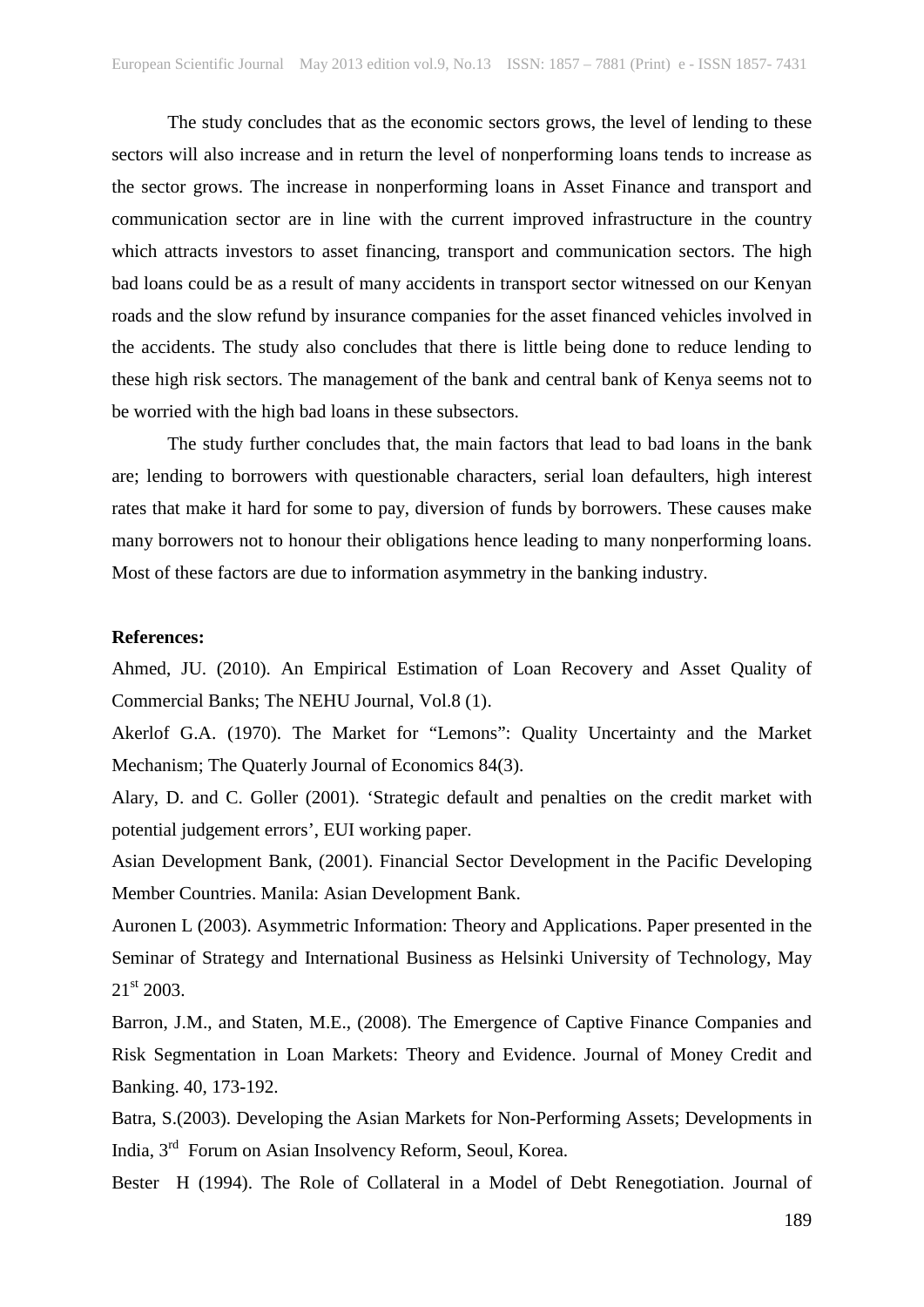Money, Credit and Banking, 26 (1), 72-86

Bofondi M and Gobbi G (2003). Bad Loans and Entry in Local Credit Markets, Bank of Italy Research Department, Rome.

Central Bank of Kenya, (1997). A Guide to Wise Management of Loans from the Banking Institutions. Nairobi, Kenya.

Central Bank of Kenya, (2001). Bank Supervision Annual Report 2000. Nairobi, Kenya.

Central Bank of Kenya, (2007). Bank Supervision Annual Report 2006. Nairobi, Kenya.

Central Bank of Kenya, (2008). Basel II implementation Survey Results. Nairobi, Kenya.

Central Bank of Kenya, (2009). Bank Supervision Annual Report 2008. Nairobi, Kenya.

Central Bank of Kenya, (2010). Bank Supervision Annual Report 2009. Nairobi, Kenya.

Chand, S., (2002). Financial Sector Development and Economic Growth in Pacific Island Countries. Pacific Economic Bulletin, 17(1), 117-133.

Collins, NJ., and Wanjau, K. (2011). The Effects of Interest Rate Spread on the Level of Non-Performing Assets: A Case of Commercial Banks in Kenya, International Journal of Business and Public Management Vol. 1(1).

Cooper & Schindler (2004). Business Research Methods.New Delhi: TataMc Graw-Hill Publishing Company.

Crowley, J. (2007). Interest Rate Spreads in English-Speaking African Countries. IMF Working Paper, WP/07/101.

DeYoung, R., and Rice, T. (2004). How do banks make money? The Fallacies of Fee Income. Economic Perspectives Journal, 28 (4), 34-51.

Demirguc-Kunt (1989). "Banking Crises and Bank Concentration", Washington, D.C: World Bank Policy Research Working Paper No. 1813.

Demirguc-Kunt, A., and Huizinga, H., (1997). Determinants of Commercial Bank Interest Margins and Profitability: Some International Evidence. Washington, D.C: World Bank Policy Research Working Paper No. 1900.

Diana (1997). Building strong management and responding to charge. Journal pg 31-61.

Ekumah E.k. & Essel T. T. (2003). Information is power. The problem with credit accessibility in rural banks in Ghana. Ghana: International labor organization 2002.

Emmanuelle, N.Y.S., (2003). A European Study Of Bank Interest Margins: Is Net Fees Revenue A Determinant. Doctoral Thesis. United Kingdom, U.K: University of Birmingham. Heid, F., and Kruger, U. (2011). Do Capital buffers mitigate volatility of bank lending? A simulation study, Discussion Paper Series 2 Banking and Financial Studies N0 03/2011.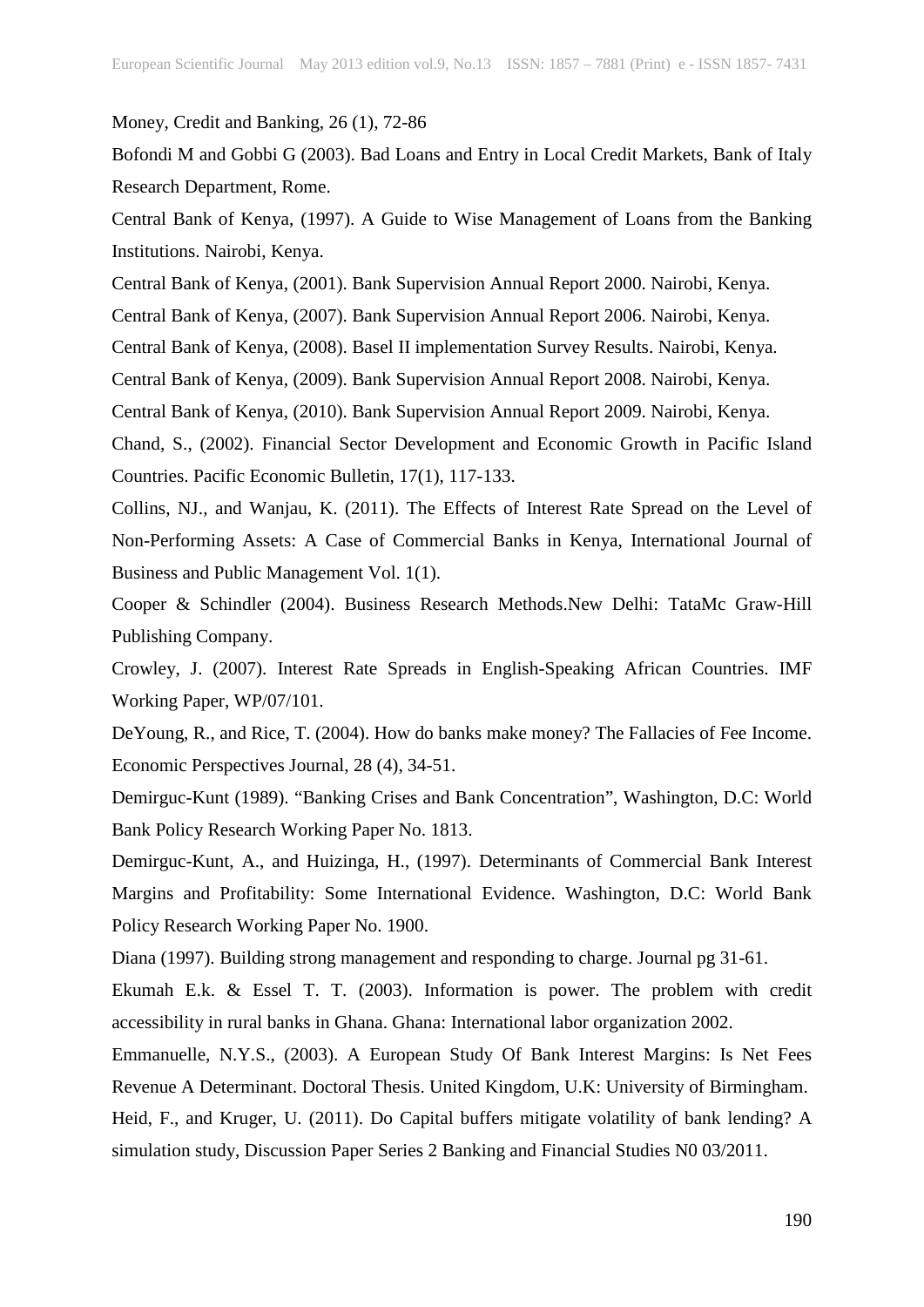Jayaraman, T.K., and Sharma, R., (2003). Why is Interest Rate Spread High in Fiji? Results from a Preliminary Study. Fijian Studies, 1(1), 45-67.

Kabiru J. M. G. (2002). The Relationship Between Credit Risk Assessment Practice and the level of Non-performing Loans of Kenyan Banks, Unpublished MBA Project University of Nairobi.

Kalberg J., and G. Udell (2003). "Private Sector Credit Information: The U.S. Case." In Credit Reporting Systems and the International Economy edition. Margaret Miller.

Kane E.J. and T. Rice (2001). "Bank Runs and Banking – Lessons for African Policy Makers"; Journal of Money, Credit and Banking Vol. 26, No.I February.

Karunakar, M., Vasuki, K., and Saravanan, S. (2008). Are non - Performing Assets Gloomy or Greedy from Indian Perspective?, Research Journal of Social Sciences, 3: 4- 12, 2008.

Kaufman, G. G. (1996). Bank Failures, System Risk and Bank Regulation. The Carta Journal. 16(1).

Kenya National Bureau of Statistics (2007). Economic Survey, Government Printers, Nairobi, Kenya.

Kenya Commercial Bank Limited Website: www.kcbgroup.co.ke.

Kothari C.R. (2004). Research Methodology, Methods and Techniques. New Delhi New Age International publishers.

Klein, Daniel B. (1992). "Promise Keeping in the Great Society: A Model of Credit Information Sharing", Economics and Politics, vol. 4, no. 2, 117-136.

Leland, H. E. and Pyle, D. H. (1977). "Informational asymmetries, financial structure, and financial intermediation", The Journal of Finance 32, 371-387.

Mc Meamin J. (1999). Financial Management; An introduction. New Jersey Prentice Hall Inc.

Michael, JN., Vasanthi, G., & Selvaraju, R. (2006). Effect of Non-Performing Assets on Operational Efficiency of Central-Cooperative Banks, Indian Economic Panorama, Vol. 16(3). 33-39.

Misukin A.K. (1991). "The Economics of Money, Banking and Financial Markets" Town. Addition Wesley 5th Edition.

Mueller, P. Henry. (1988). Perspective of credit risk. Phladelhia; Robert Morris Associates.

Mullei A. (2003). Improving financial Sector performance in Kenya; African Centre for Economic Growth Nairobi.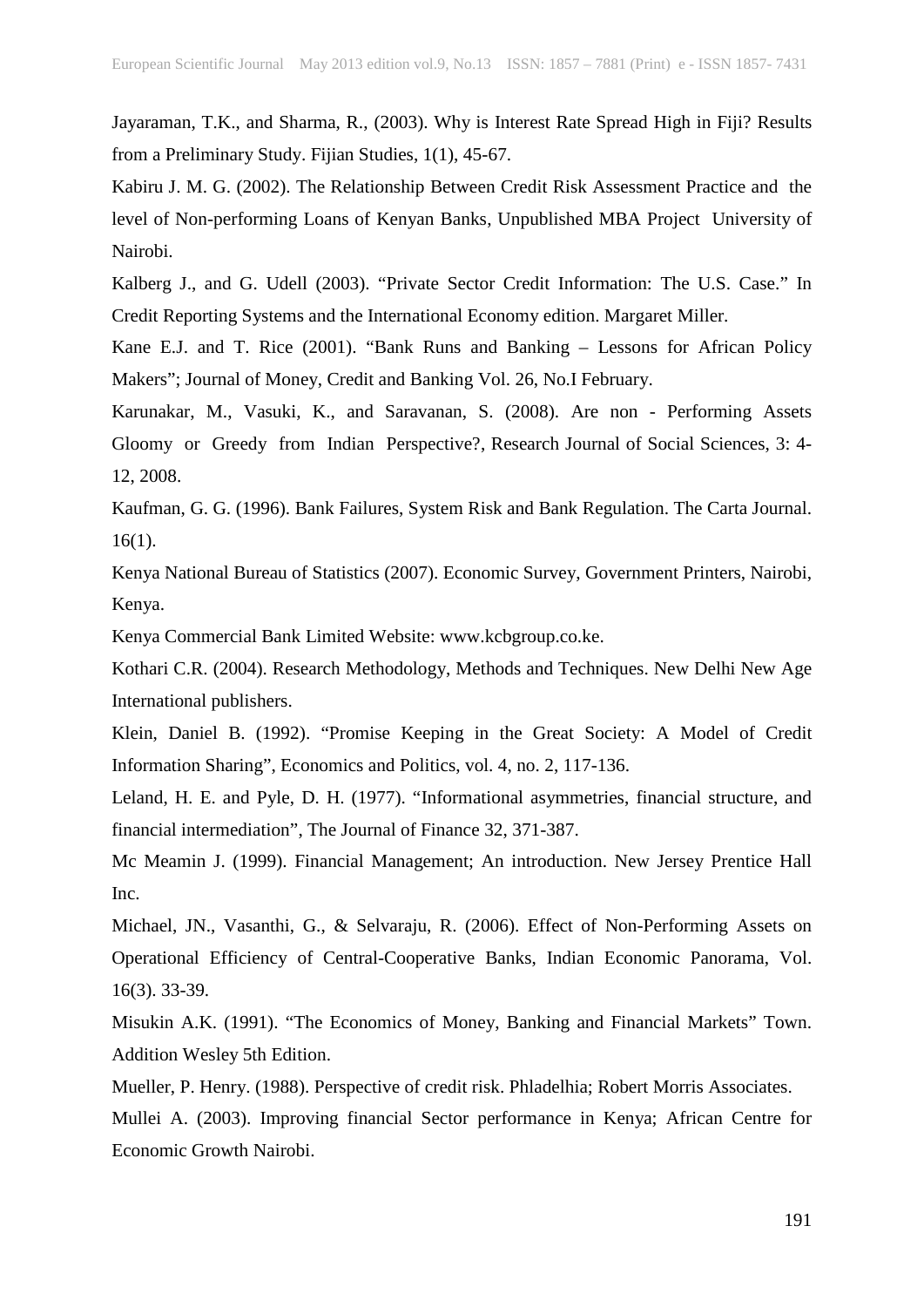Nakaso, Hiroshi, (2001). "The Financial Crisis in Japan during the 1990s: How the Bank of Japan Responded and the Lessons Learnt," BIS Papers, No.6.

Ngugi, R.W., (2001). An Empirical Analysis of Interest Rate Spread in Kenya. African Economic Research Consortium, Research Paper 106.

Ngechu. M. (2004). Understanding the research process and methods. An introduction to research methods. Acts Press, Nairobi.

Njuguna, S.N., & Ngugi R.W.,(2000). Banking Sector Interest Rate Spread in Kenya. Macroeconomic and Econometric Modeling.Nairobi. Kenya Institute for Public Policy Research and Analysis (KIPPRA) Discussion Paper No 5, 6-8.

O Brien, T.H. (1992). Guidelines for gentled credits revisited. The journal of commercial banks lending 65 (7); 7-15.

Oloo O. (2001). A Comprehensive, Analysis of Banking of Kenyas' Banking Sector. In Market Intelligence. The Business and Finance Journal: Annual Special Edition.

Oloo O. (2003). Challenges facing Kenya's Banking Sector. In Market Intelligence. The Business and Finance Journal, Annual Special Edition.

Oloo, M. (2007). Banking Survey Kenya. Nairobi: Think Business Limited.

Pagano, Marco and Tullio Jappelli (1993). Information Sharing in Credit Markets, The Journal of Finance 43(5), December, 1693-1718.

Padilla, A. Jorge and Marco Pagano (1996). Sharing Default Information as a Borrower Discipline Device, Industry Study Program Discussion Paper No. 73, Boston University, October.

Padilla, A. Jorge and Marco Pagano (1997). Endogenous Communication among Lenders and Entrepreneurial Incentives, The Review of Financial Studies 10, 1, Winter, 205-236.

Padilla, A.J. & Pagano, M., (2000). "Endogenous Communication among Lenders and Entrepreneurial Incentives," Papers 9407

Panta, R., (2007). Challenges in Banking: A Nepalese Diaspora, Socio-Economic Development Panorama, Vol. 1(2), 9 -22.

Pauly, M. V. (1968). The Economics of Moral Hazard: Comment. American Economic Review 58:531 – 537.

Rajan R. (1995). "The Effect of Credit Market Competition on Lending Relationships", The Quarterly Journal of Economics.

Rhyne, E., (2002). The Yin and Yang of Microfinance: Reaching the Poor and Sustainability. Microbanking Bulletin, July 1998, pp 45.

Richard E (2011). Factors That Cause Non–Performing Loans in Commercial Banks in